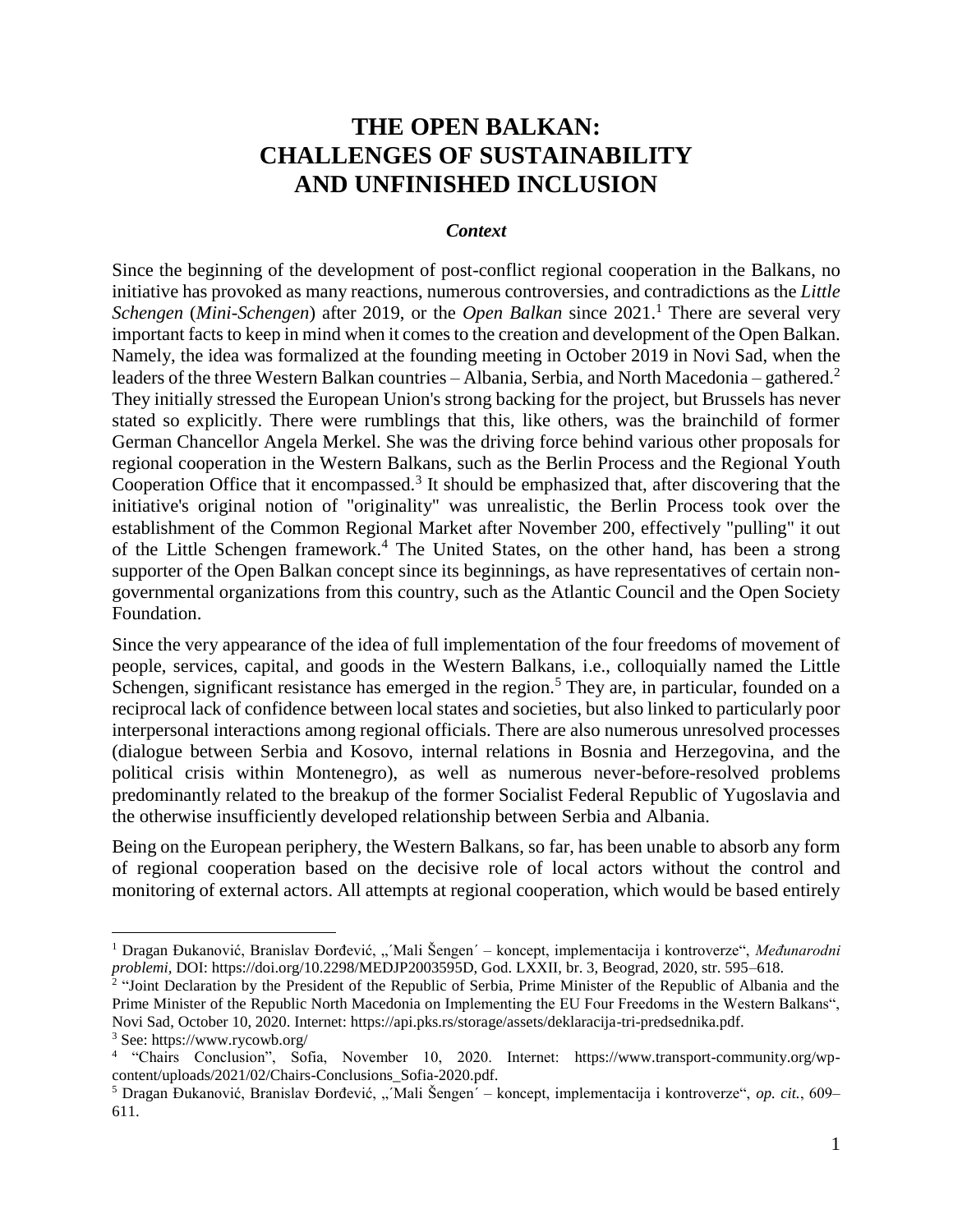on "regional ownership", have not really yielded results during the former transformation of the Stability Pact for South-Eastern Europe into the Regional Cooperation Council in the period 2006– 2008. 6

The fact that there is no complementarity between the foreign policy goals of the Western Balkan countries should not be overlooked. Unlike the openly defined Euro-Atlantic goals and priorities of most of the Western Balkans countries, Serbia, but also Bosnia and Herzegovina (due to the Republic of Srpska entity), are not entirely clear about their essential geopolitical commitment.<sup>7</sup> The conflicts that began with Russia's attack on Ukraine at the end of February 2022 were reflected in the situation in the Western Balkans region through full harmonization regarding the condemnation of this act and the introduction of sanctions against Russia, with the exception of Serbia, and the opposition of the Republic of Srpska entity in Bosnia and Herzegovina. As a result, the Western Balkans' already-existing mutual mistrust and antagonism have become even more extreme. Given that acute processes such as electoral reform in Bosnia and Herzegovina (failed attempts in January and March 2022) and the completely frozen dialogue between Serbia and Kosovo since 2017 have not ended, it is also questionable how much the European Union and the United States will continue to focus on the Western Balkans.

In addition to the above-mentioned and sometimes diametrically opposed foreign policy and geostrategic perceptions evident in the Western Balkans, it should be borne in mind that other concepts are emerging and challenging the realities of successful regional cooperation and an ambitious regional cooperation project such as the Open Balkan. In this regard, there are often estimates that it is *via facti* an attempt at some kind of Serbian-Albanian agreement on the division of their respective spheres of interest in the Balkan Peninsula and/or the manifestation of the "Serbian World" policy or pan-Albanian efforts.<sup>8</sup> The parallelism of regional cooperation policies in the European environment, such as the Open Balkan, on the one hand, but also the emphasis on these types of pan-national policies, create resistance among many actors in the region.<sup>9</sup> The most visible in this regard are the resistance to the Open Balkan in Montenegro and, to some extent, in Bosnia and Herzegovina from the Bosniak and, to a lesser extent, the Croatian public. This type of dichotomy, as well as frequently contradicting messages associated with the European Union's vision of regional cooperation, produce public confusion and more radical internal forms of resistance. Therefore, the issue of (non) accession to the Open Balkan is considered a key national problem that affects relations with other Balkan actors.<sup>10</sup>

Thus, the most significant problems for its operation are the lack of minimal mutual trust in the Western Balkans, the direct lack of coordination of the Open Balkan initiative by the European Union and the United States, as well as the dominant forms of regional cooperation that already exist, such as the South-East European Cooperation Process, the Regional Cooperation Council, and the Berlin Process. In addition, the impossibility of a real projection of the regional Balkan identity appears as a significant problem, as does the feeling of certain supremacy in the local

<sup>6</sup> Dragan Đukanović, *Balkan na posthladnoratovskom raskršću (1989*‒*2020)*, Drugo dopunjeno izdanje, Institut za međunarodnu politiku i privredu, Službeni glasnik, Beograd, 2020, str. 149–151.

<sup>7</sup> *Ibidem*, str. 111–130.

<sup>8</sup> Dejan Ilić, "Šta je nama srpski svet?", *Peščanik*, Beograd, 14. oktobar 2021. Internet: https://pescanik.net/sta-jenama-srpski-svet/.

<sup>9</sup> Marija Jovićević, "Popov: Ne idu ′srpski svet′ i ′Otvoreni Balkan′ zajedno", *Pobjeda*, Podgorica, 21. februar 2022. Internet: https://www.pobjeda.me/clanak/ne-idu-srpski-svet-i-otvoreni-balkan-zajedno.

<sup>10</sup> Miodrag Vlahović, "′Otvoreni Balkan′ – da se Vlasi ne sjete", *Portal Analitika*, Podgorica, 21. avgust 2021. Internet: https://www.portalanalitika.me/clanak/otvoreni-balkan-da-se-vlasi-ne-sjete.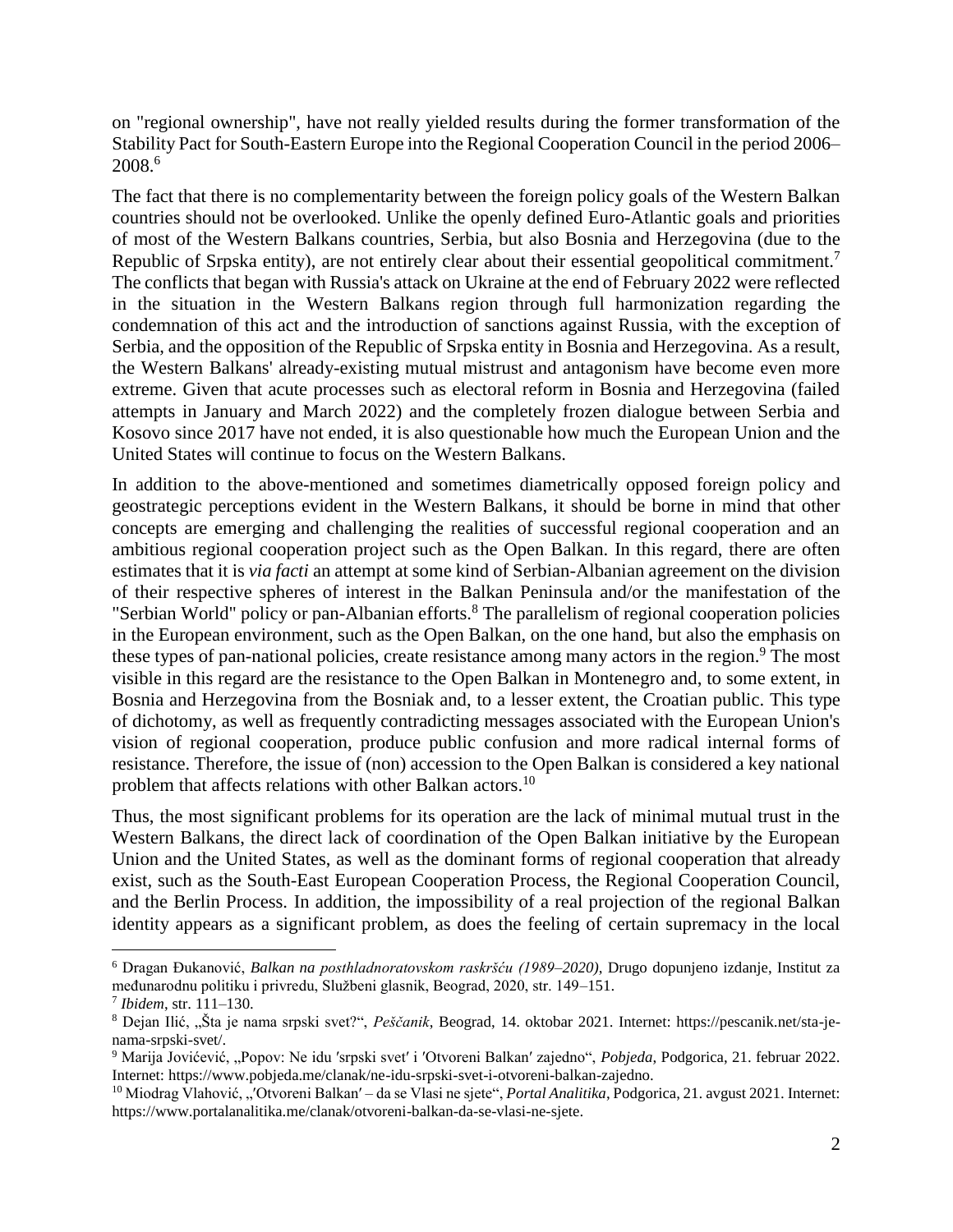public concerning the region, because it is considered imposed and superfluous.<sup>11</sup> It is also considered meaningless when there are extremely strong ethnic identities. This has been particularly obvious in Montenegro in recent years, when, as a pioneer in the European integration process, the country has made a concerted effort to avoid the "Balkan roads" at all costs.<sup>12</sup> This sometimes false sense of superiority to the rest of the region is unrealistic, especially given the European Union's enormous restraint toward the entire Western Balkans in the previous decade and at the start of this decade.

This position could change if the global crisis surrounding Ukraine inspires the EU, as well as the North Atlantic Alliance, to play a larger role in ensuring that the sphere of Western influence is completely fulfilled throughout much of Europe, including the Western Balkans.<sup>13</sup> This was announced by the joining of the military-neutral Scandinavian countries to NATO (Finland and Sweden), but it is also confirmed by the accelerated accession of Switzerland, otherwise politically neutral, to sanctions against the Russian Federation imposed due to the war in Ukraine in February 2022. However, one should be very careful given the fact that the resistance in the EU is related to future enlargements and the perception of the Western Balkans as a zone that could pose a potential additional problem for the internal unity of the Union. The situation is similar in terms of NATO enlargement, taking into account the radical opposition of Milorad Dodik and the Republic of Srpska's leadership in BiH, but also the undefined status of Kosovo at the United Nations, which prevents NATO from quickly integrating it, despite Pristina's intentions and the US's frequently reiterated views on the possibility.<sup>14</sup>

As a result, the perception of the Open Balkan's scope and future success cannot be perceived beyond wider regional, European, and global events and actors. It is important to remember the Russian Federation's enormous influence on the political situation in Serbia and the Republic of Srpska entity. At the same time, these refer to a significant part of Montenegrin society that relies on official Moscow. It should be emphasized that the existing concept of Russian foreign policy entails, above all, the creation of certain reservations by South-East European countries towards NATO and also the EU.<sup>15</sup> This is followed by persistent attempts to dismantle their internal unity to show the necessity of the definitive "collapse of the West" and the "victory" of the Russian Federation. The same can be said for existing forms of regional cooperation in this part of Europe, which is clearly influenced by either the EU or the US.

It should also be underlined that the EU has failed to support pro-European forces in the Western Balkans in recent years but, on the contrary, has managed to strengthen Euroscepticism and anti-Europeanism through its (non) actions. Therefore, any more developed concept of regional cooperation is considered a substitute for EU membership and is increasingly creating resistance

<sup>&</sup>lt;sup>11</sup> There is great resistance in significant parts of technocratic circles in Montenegro and Serbia, above all, to connecting their European integration processes with the rest of the region in any way.

<sup>&</sup>lt;sup>12</sup>, Dukanović u Budvi: Evropska stabilnost ili povratak u balkanska bespuća", *Portal Analitika*, Podgorica, 4. oktobar 2016. Internet: https://www.portalanalitika.me/clanak/246083--dukanovic-u-budvi-evropska-stabilnost-ili-povrataku-balkanska-bespuca-1.

<sup>&</sup>lt;sup>13</sup> "Borel za DW: Sada je kritičan trenutak za proces proširenja", *Deutsche Welle*, Berlin, 16. mart 2022. Internet: https://www.dw.com/sr/borel-za-dw-sada-je-kriti%C4%8Dan-trenutak-za-proces-pro%C5%A1irenja/a-61145638.

<sup>14</sup> "Kurti: Verovatno je da će Kosovo pre ući u NATO nego u Evropsku uniju", *KoSSev*, Kosovska Mitrovica, 9. april 2022. Internet: https://www.kosovo-online.com/vesti/politika/kurti-o-delfi-forumu-razgovarano-o-odnosima-srbije-irusije-i-mogucnosti.

<sup>&</sup>lt;sup>15</sup> "European Parliament Resolution on the Russian aggression against Ukraine", 2022/2546 RSP, February 28, 2022. Internet: https://www.europarl.europa.eu/doceo/document/B-9-2022-0123\_EN.html.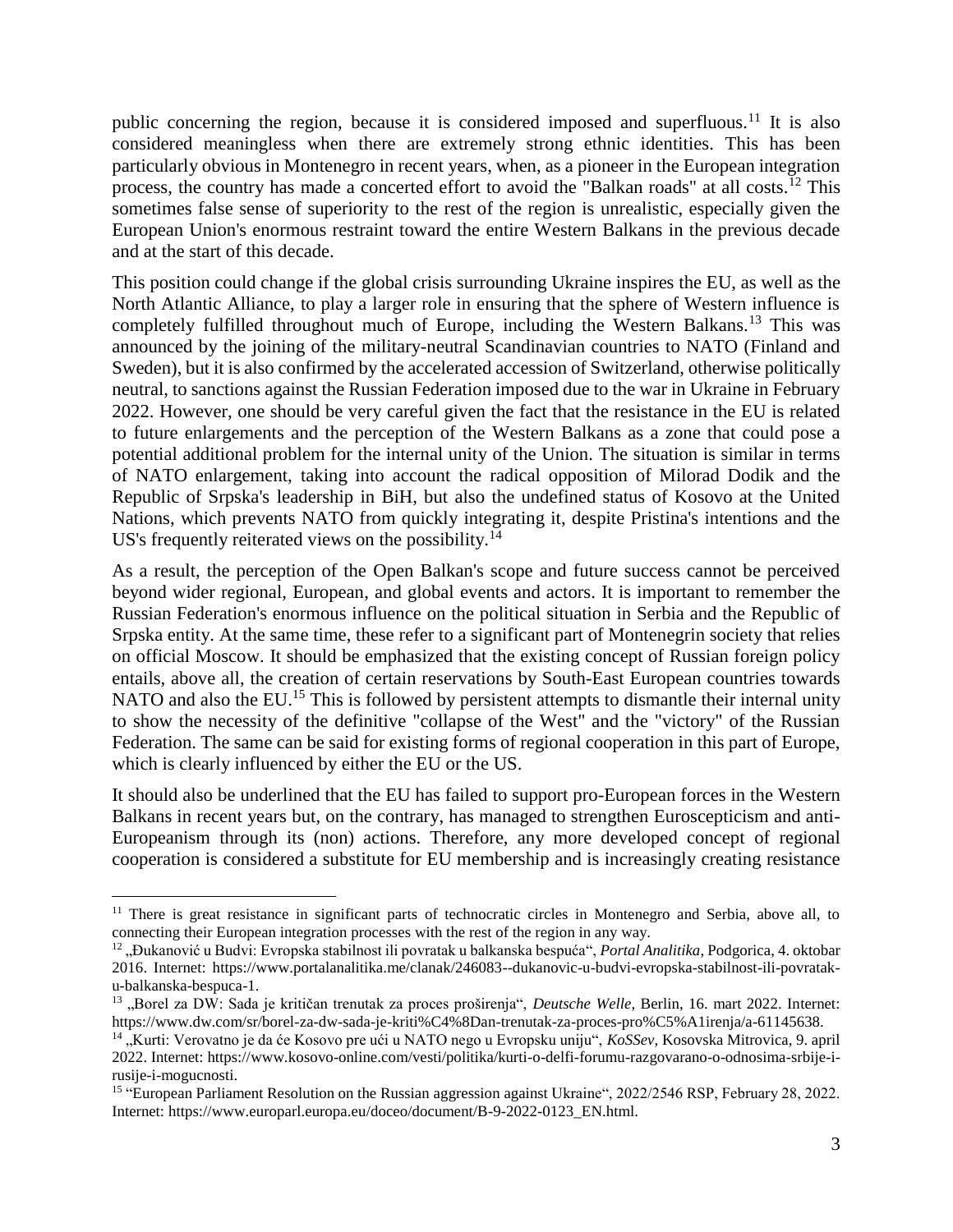related to multilateral cooperation and integration. There are also fears that the Common Regional Market, which is being developed under the auspices of the Berlin Process and the Regional Cooperation Council, will serve as a "consolation prize" for EU membership, i.e., for some type of economic cooperation in the Western Balkans and integration into the European Single Market outside of other forms of integration already in place in the EU.<sup>16</sup> Therefore, the Open Balkan is also perceived in this light, and resistance to the project is deepening and strengthening, particularly in Bosnia and Herzegovina and Montenegro, but also in Kosovo. Similar attitudes prevail among portions of the public in today's Open Balkan member nations, particularly in Serbia.

#### **Development of the Open Balkan concept and key challenges (2019‒2022)**

After the Little Schengen initiative in October 2019, the original concept of the initiative aimed at implementing the four freedoms of the EU in the Western Balkans was to ensure the creation of a regional market, full freedom of movement with a valid ID card throughout the region, as well as full freedom of movement of the labour force. Due to the opposition of the authorities in Pristina and Podgorica, a certain part of these ideas was "transferred" to the Berlin Process, which, unlike the then Little Schengen, has been inclusive since its launch in 2014.<sup>17</sup> The authorization of the Little Schengen has been successively expanded at meetings till the end of 2019 in various areas of cooperation, ranging from the green agenda to cooperation in emergency situations in the aftermath of the earthquake that struck Durrës and a large portion of Albania's Adriatic coast.<sup>18</sup> Thus, the initial formation of a special body was planned, which was supposed to coordinate the entire initiative.<sup>19</sup> However, a major portion of the responsibilities assumed by the founding countries of the Little Schengen were not met.

On the other hand, the appearance of the COVID-19 pandemic at the beginning of 2020 caused a certain suspension of concrete activities of the initiative. Moreover, after the start of the pandemic, the focus was on maintaining regional green corridors with the aim of timely and successful supply of the Western Balkan countries in a crisis that threatened to go beyond the health framework and move to a broader economic one. However, the concept of the development of the Little Schengen has not been abandoned despite the reduced volume of meetings of the leaders of this initiative during 2020. Moreover, since the end of this year, the focus of the initiative has gradually shifted to ensuring the possibility of full freedom of movement, primarily for the labour force as well as goods.

<sup>&</sup>lt;sup>16</sup> Dragan Đukanović, Milan Krstić, "Regionalna saradnja na Zapadnom Balkanu – dugoročno čekanje na članstvo u Evropskoj uniji i/ili ´Balkanska unija´", *Srpska politička misao*, DOI http://doi.org/10.22182/spm.7112021.1, COBISS.SR-ID 102782215, broj 1, godina XXVIII, Beograd, 2021, str. 9–26.

<sup>&</sup>lt;sup>17</sup> "Kurti: EU da se okrene Berlinskom procesu", *KoSSev*, Kosovska Mitrovica, 6. februar 2022. Internet: https://kossev.info/kurti-eu-da-se-okrene-berlinskom-procesu-nemacki-poslanici-o-ocuvanju-teritorijalnogintegriteta/.

<sup>&</sup>lt;sup>18</sup> "Chair's Conclusion", Tirana, 21 December 2019. Internet: https://api.pks.rs/storage/assets/final-tiranadeclaration.pdf.

<sup>&</sup>lt;sup>19</sup> "WB6 Ohrid Summit – 10 November 2019: Accelerating the Implementation of the EU Four Freedoms in the Western Balkans", Ohrid, 10 November 2019. Internet: https://api.pks.rs/storage/assets/wb6-ohrid-summitdeclaration.pdf.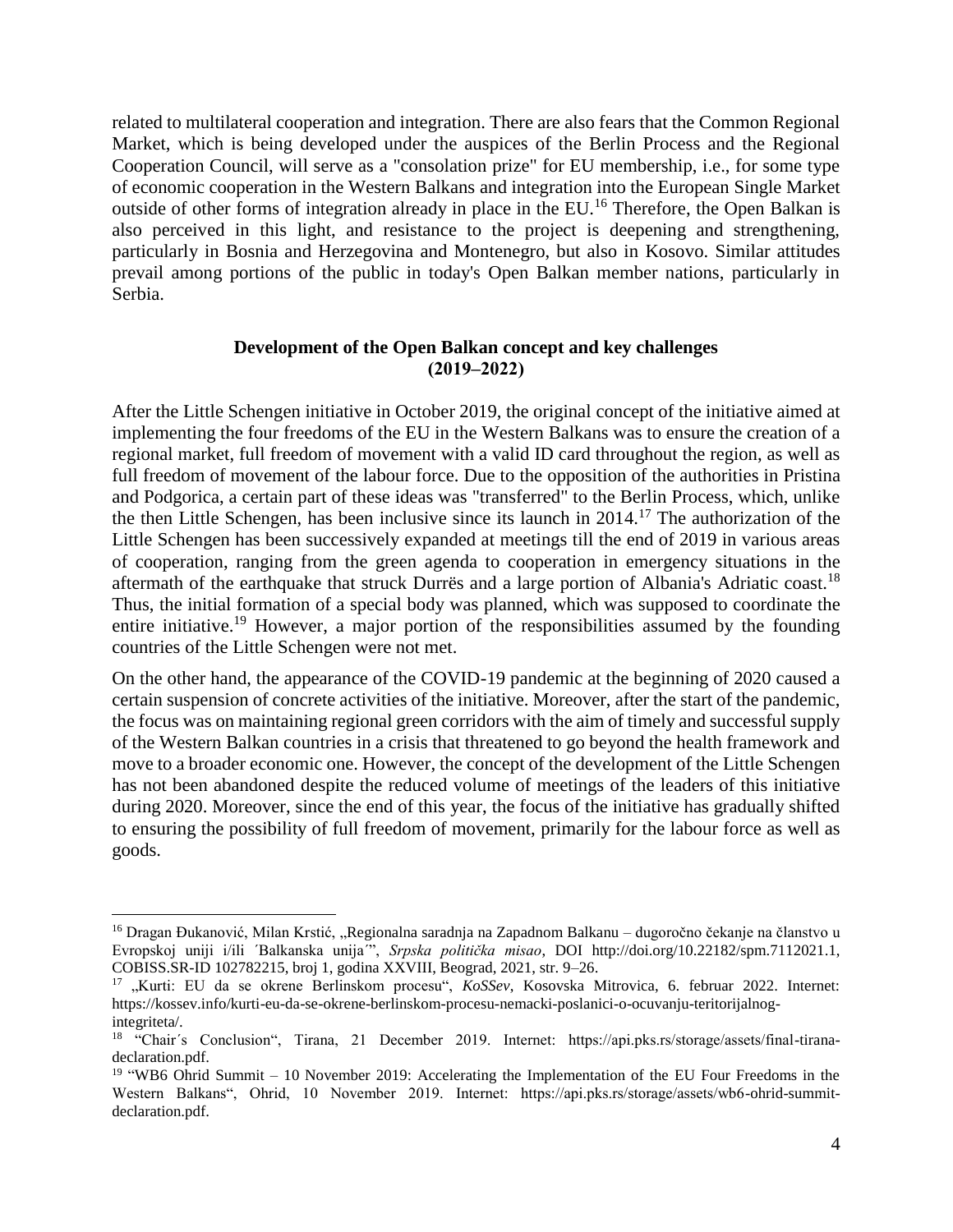It should be noted that the Little Schengen, as an initiative, has its roots in considerations from the previous decade related to the interconnection of countries in the Western Balkans characterized by joint life in the former common state, but also to the very difficult dissolution of Yugoslavia.<sup>20</sup> The United States' backing for the Little Schengen has been apparent since the initiative's inception. This was the general stance of President Donald Trump's administration toward the Western Balkans, and it was specifically referenced in September 2020 in the "Washington Agreement," in which Kosovo agreed to join this regional structure.<sup>21</sup> That, however, did not happen. The Atlantic Council, and the Open Society Foundation, provided significant support for the project by hosting conferences on the occasion. Through diplomatic efforts, the new US administration of Joseph Biden is attempting to persuade the governments of Bosnia and Herzegovina and Montenegro to join this project. According to Gabriel Escobar, US Deputy Assistant Secretary of State and Special Envoy for the Western Balkans, in addition to the two fundamental "pillars" (EU and NATO membership), the US foreign policy toward the Western Balkans includes regional cooperation as the third pillar, with the Open Balkan playing a key role. 22

It should be noted that, in addition to significant and/or predominant public opposition from some countries, such as Montenegro and Bosnia and Herzegovina, strong resistance to this initiative also existed in Albania, Serbia, and North Macedonia. This opposition was primarily based on political views and less on economic ones. The Little Schengen has been interpreted in Serbia as a reflection of potential Albanian dominance in the Balkans, a "refuge for migrants" and eventually an undesirable "nailing" of Serbia to the Western Balkans, rather than to a more desirable EU membership.<sup>23</sup> In North Macedonia, these oppositions were not overly strong, but were related to the views expressed by the oppositional VMRO-DPMNE.<sup>24</sup> Their argument also disputed the concept of closer cooperation with Albania and Serbia, which would put EU membership in the background. The Albanian public also did not look too favourably or uniformly at the emergence and development of the Little Schengen. Significant resistance to this initiative came from the oppositional Democratic Party of Albania, which argued that it was a mimicry of potential Serbian dominance in the Western Balkans.<sup>25</sup>

The later development of the Little Schengen initiative, which changed its name to the Open Balkan in the middle of 2021, with an obvious attempt to rebrand the original concept, did not indicate a clear framework for continuation. Some broad guidelines for its development were given at the summit held in Skopje on July 29, 2021, with special emphasis on the necessity of

<sup>&</sup>lt;sup>20</sup> Dragan Đukanović, Marko Dašić, "Modeliranje regionalne saradnje na Balkanu nakon 1999. godine: evropska iskustva i njihova primena", *Međunarodni problemi*, br. 4, DOI https://doi.org/10.2298/MEDJP2104617D, Vol. LXXIII, Beograd, 2021, str. 617–636.

<sup>21</sup> Robert Muharremi, "The ′Washington Agreement′ between Kosovo and Serbia", *American Society of International Law*, March 21. 2021. Internet, https://www.asil.org/insights/volume/25/issue/4/washington-agreement-betweenkosovo-and-serbia.

<sup>&</sup>lt;sup>22</sup> "Eskobar: Otvoreni Balkan treći stub američke strategije za Balkan", *Gradski.me*, Podgorica, 16. februar 2022. Internet: https://gradski.me/eskobar-otvoreni-balkan-treci-stub-americke-strategije-za-balkan/.

<sup>&</sup>lt;sup>23</sup> Dragan Đukanović, Branislav Đorđević, "´Mali Šengen´ – koncept, implementacija i kontroverze", *op. cit.*, str. 600– 602.

<sup>&</sup>lt;sup>24</sup> "Николоски: ВМРО-ДПМНЕ има резерви за Отворен Балкан, а ДУИ е за", Skoplje, 2.februar 2022. Internet: https://mk.tv21.tv/nikoloski-vmro-dpmne-ima-rezervi-za-otvoren-balkan-a-dui-e-za/.

<sup>25</sup> "U Tirani protest protiv Otvorenog Balkana i Vučića; paljenje zastave i dogovor o vanrednim situacijama", *Danas*, Beograd, 20. decembar 2021. Internet: https://www.danas.rs/svet/region/stotine-u-tirani-na-demonstracijama-protivotvorenog-balkana-i-vucica/.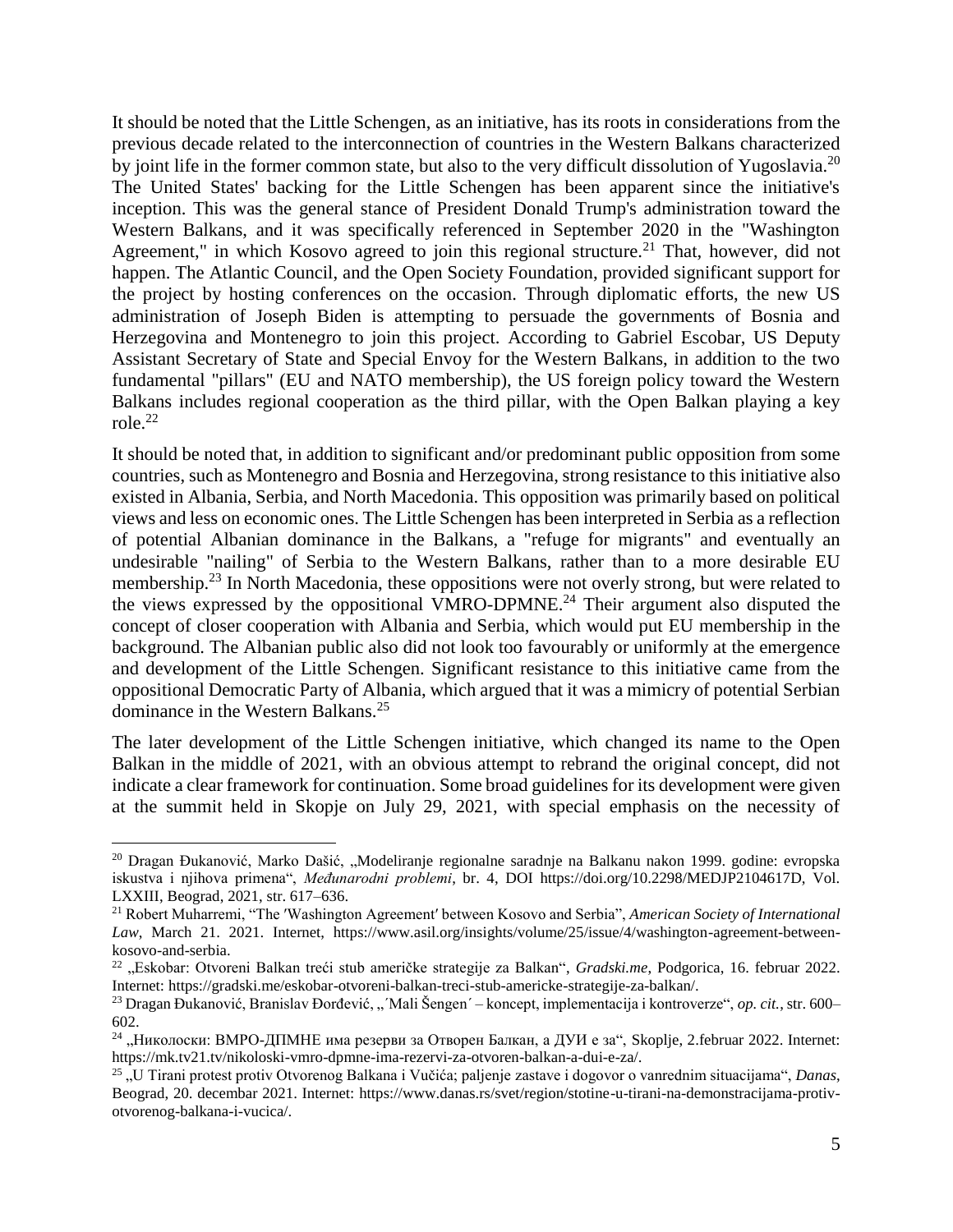cooperation in emergency situations, the movement of the labour force, and complete freedom of movement of goods.<sup>26</sup> At the same time, large investments in member countries (especially Rio Tinto in western Serbia) were praised, and ideas for organizing the Balkan Wine Festival and initiating the Balkan Film Commission were also mentioned.<sup>27</sup> The necessity of cooperation between the higher education accreditation bodies of the three member states of the Open Balkan was also pointed out. At the same time, it was emphasized that the Berlin Process and the Common Regional Market, which was gradually emerging within it, received unequivocal support.<sup>28</sup> Therefore, at the mentioned Open Balkan Summit in Skopje, there was no expansion of the powers of this initiative.

The Open Balkan Summit held on November 4, 2021, in Belgrade did not include the extension of the competencies of this regional initiative.<sup>29</sup> Then, in the middle of the same month, a multiday meeting of representatives of line ministries in the governments of the three countries was held in Nis to define priorities in the field of harmonization of certain activities and legal acts, but also the implementation of activities agreed in previous years.<sup>30</sup> After that, the national parliaments were handed a series of agreements that needed to be adopted. The goal in this regard was to abolish all customs controls between the three countries as early as the beginning of 2023.

In the meantime, Serbia has ratified agreements on free access to the labour market and mutual recognition of economic entities' approvals for security and safety.<sup>31</sup> The same applies to the agreements on veterans, phytosanitary and food security in the Western Balkans, as well as the agreement on linking electronic identification schemes.<sup>32</sup> The Memorandum of Understanding on work permits, as well as on the export and import of goods in the Western Balkans, which was ratified in Serbia, is also very important.<sup>33</sup> North Macedonia and Albania have yet to do so because it would necessitate the modification of some systemic laws.

At the beginning of 2022, the problems related to the Ukrainian crisis began, revealing the stratification of the Open Balkan member states. While Albania and North Macedonia supported the entire set of sanctions directed against the Russian Federation, Serbia did not, despite

<sup>&</sup>lt;sup>26</sup> "Joint Statement of the Leaders of the Open Balkan", Skopje, 29 July 2021. Internet: https://vlada.mk/node/26063?ln=en-gb.

<sup>27</sup> *Ibidem*.

<sup>28</sup> *Ibidem*.

<sup>&</sup>lt;sup>29</sup> "Joint Statement of the participants in today's meeting of the Open Balkans Initiative: The future of enlargement – a view from the region", Belgrade, November 4, 2021. Internet: https://vlada.mk/node/26945?ln=en-gb.

<sup>30</sup> "Siniša Mali posle skupa u Nišu: Potpisan Zaključak sa radnih sastanaka o inicijativi ′Otvoreni Balkan′", *Novosti*, Beograd, 13. novembar 2021. Internet: https://www.novosti.rs/vesti/ekonomija/1054997/sinisa-mali-posle-skupanisu-potpisan-zakljucak-radnih-sastanaka-inicijativi-otvoreni-balkan.

<sup>&</sup>lt;sup>31</sup> "Agreement on Conditions for free access to the Labour Market in the Western Balkans", Tirana, Decembar 21, 2021. Internet: https://api.pks.rs/storage/assets/sporazum-o-uslovima-za-slobodan-pristup-trzistu-rada-na-zapadnombalkanu.pdf. "Споразум између владе Републике Србије и Савета министара Републике Албаније о узајамном признавању одобрења овлашћених привредних субјеката за сигурност и безбедност (АЕОS)", Тирана, 21. децембар 2021. Internet: https://api.pks.rs/storage/assets/sporazum-izmedju-vlade-srbije-i-saveta-ministara-albanijeo-uzajamnom-priznavanju-odobrenja-ovlascenih-privrednih-subjekata-za-sigurnost-i-bezbednost.pdf.

<sup>&</sup>lt;sup>32</sup> "Agreement on Cooperation in the field of Veterinary, Food and Feed Safety and Phytosanitary in the Western Balkans", Tirana, December 21, 2021, "Agreement on Interconnection of Schemes for Electronic Identification of the Citizens of the Western Balkans", Tirana, December 21, 2021.

<sup>&</sup>lt;sup>33</sup> "Memorandum of Understanding on Cooperation on Facilitation of Imports, Exports and movement of Goods in the Western Balkans", Skopje, July 29, 2021. Internet: https://api.pks.rs/storage/assets/mou-trade-facilitation-finalrs.pdf.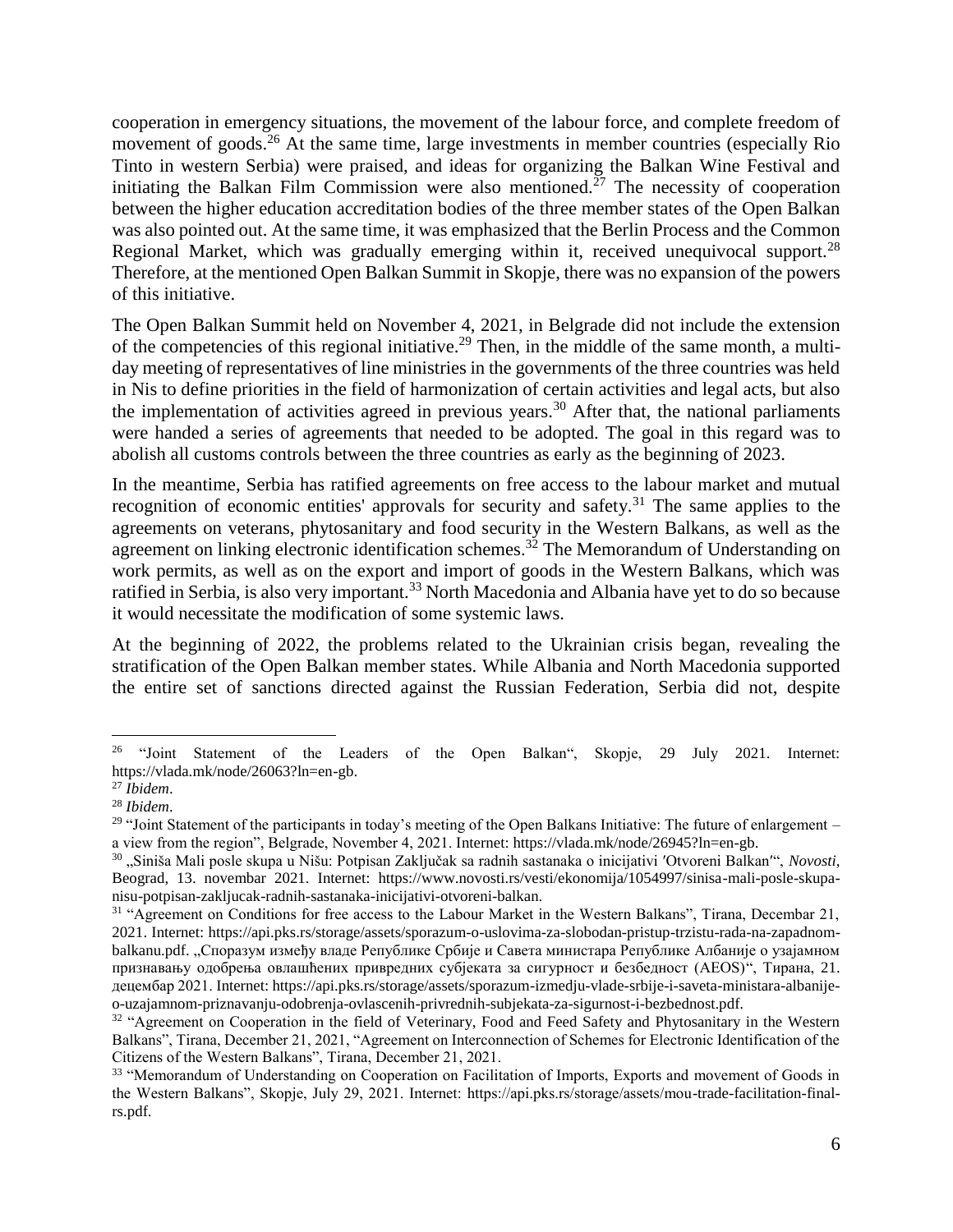supporting a UN resolution condemning the Russian aggression.<sup>34</sup> This can cause, in a way, (additional) mistrust between the parties involved in this arrangement. At the same time, the permanent mentioning of the "Albanian Little Schengen" or the "Serbian World" is followed by a cyclical review and challenge of this initiative. However, in addition to the above, it should be noted that the US believes that the Open Balkan remains an important constituent of the so-called third pillar of its foreign policy towards the Balkans, which is confirmed by the meetings held in Washington.<sup>35</sup> The reliance of the dominant public in the Open Balkan on *de facto* support for certain parties in the Ukrainian war also creates significant problems for its future activities.

At the same time, the EU has not quite determined how it sees the future of the institutionalized relationship with the region, namely the Berlin Process and the Open Balkan.<sup>36</sup> Although there are indications that the new Federal Government in Germany will support the predominant actions of the Berlin Process, it should be noted that only at the very end of her term, former Chancellor Angela Merkel supported the Open Balkan without significant hesitation, which was a characteristic of her earlier stance.<sup>37</sup> The new German Secretary of State, Ana Lirmann, pointed out that Kosovo must be included in the work of the Open Balkan, which can be considered a certain type of (indirect) support for this arrangement.<sup>38</sup> However, Chancellor Olaf Scholz clearly avoided saying such a thing at a press conference on April 12, 2022, after a meeting with Albanian Prime Minister Edi Rama.<sup>39</sup>

As the Ukrainian crisis escalated, Serbia soon announced the suspension of flour, oil, and other food exports at the end of February 2022, which created new problems related to the Open Balkan, but later these statements were relativized towards certain neighbours.<sup>40</sup> There is no doubt that the war in Ukraine will also affect the world economy and, above all, the supply of wheat. Albania and North Macedonia, as "enemy states" of the Russian Federation, as well as Montenegro, are therefore in a different position compared to Serbia, which does not have that status. $4<sup>1</sup>$ Simultaneously, there are beliefs that the Russian Federation will not be able to use this "hole" and differences between the Open Balkan members to export its products through Serbia.<sup>42</sup> Despite the complex geopolitical circumstances and the obvious lack of confidence in the Western Balkans,

<sup>&</sup>lt;sup>34</sup> "Rusija objavila spisak neprijateljskih zemalja, među njima i Crna Gora", N1, Beograd, 7. mart 2022. Internet: https://rs.n1info.com/svet/rusija-objavila-spisak-neprijateljskih-zemalja-medju-njima-i-crna-gora/

<sup>&</sup>lt;sup>35 "</sup>Open Balkan coordinators meet Escobar in Washington DC: Support for the Open Balkan and it's expansion, the initiative brings results for citizens and companies", March 4, 2022. Internet: https://vlada.mk/node/27983?ln=en-gb. <sup>36</sup> "Augustin Palokaj: Da Vinčijev kod je lakše dešifrovati od stava EU o Otvorenom Balkanu", 27. decembar 2021. Internet: https://www.info-ks.net/vijesti/gledista/133637/palokaj-da-vincijev-kod-je-lakse-desifrovati-nego-stav-euo-otvorenom-balkanu

<sup>&</sup>lt;sup>37</sup> Biljana Matijašević, "Merkel: Otvoreni Balkan se zasniva na modelu EU, što se više država odluči da sarađuje to će biti bolje za region", *Vijesti*, Podgorica, 14. septembar 2022. Internet: https://www.vijesti.me/vijesti/politika/566328/merkel-otvoreni-balkan-se-zasniva-na-modelu-eu-sto-se-vise-drzavaodluci-da-saradjuje-to-ce-biti-bolje-za-region.

<sup>38</sup> "Nemačka državna sekretarka: Otvoreni Balkan treba da uključi Kosovo", *Blic*, Beograd, 22. januar 2022. Internet: https://www.blic.rs/vesti/politika/nemacka-drzavna-sekretarka-otvoreni-balkan-treba-da-ukljuci-kosovo/nydrbvg.

<sup>&</sup>lt;sup>39</sup>, Schols ignorira Otvoreni Balkan", *Politicki.ba*, Sarajevo, 14. april 2022. Internet: https://politicki.ba/vijesti/scholzignorira-otvoreni-balkan/22604.

<sup>40</sup> Dušan Komarčević, "Ruska invazija iskušava ′Otvoreni Balkan′", *Radio Slobodna Evropa*, Prag, 14. mart 2022. Internet: https://www.slobodnaevropa.org/a/rusija-invazija-ukrajina-test-otvoreni-balkan/31752336.html.

<sup>41</sup> *Ibidem*.

<sup>42</sup> *Ibidem*.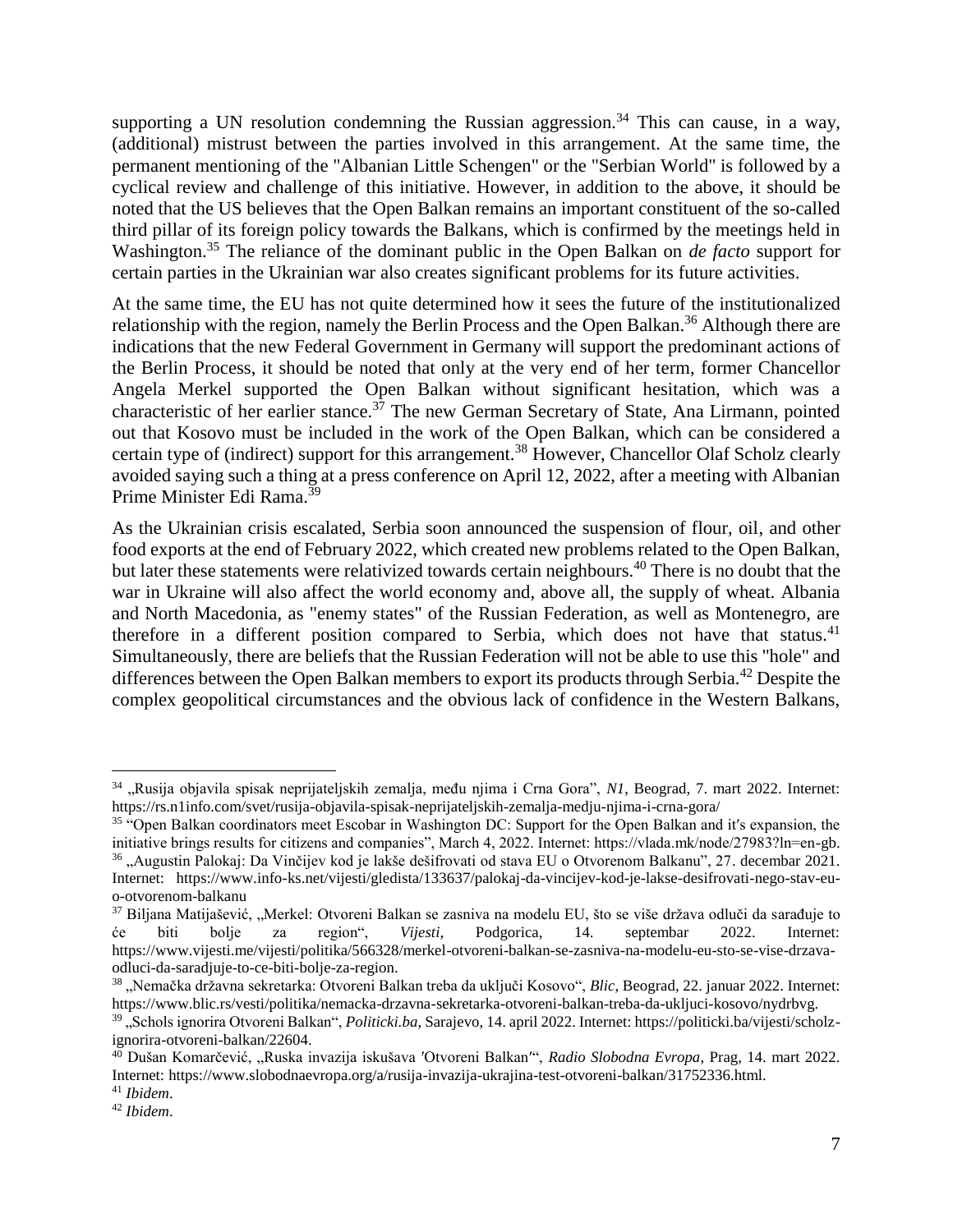there is a certain optimism in business circles, particularly among national chambers of commerce, that the Open Balkan initiative will develop further. $43$ 

## **Key attitudes of state officials and the dominant public about the Open Balkan in Bosnia and Herzegovina and Montenegro**

From the very beginning of the Open Balkan initiative, there has been more than noticeable resistance in some countries to this multilateral form of cooperation. It was a reflection of the longstanding and continuous lack of mutual trust between the leading actors and the political elites in the region. Right from the start, there have been reactions that the idea of the Little Schengen/today's Open Balkan represents the return of the "regional package" in opposition to the individual one that otherwise exists within the Stabilization and Association Process from the late 1990s. In addition to the foregoing, there has been speculation that the aforementioned initiative represents the renewal of the Yugoslav state framework nearly three decades after its demise. The second set of concerns also alluded to particular actors' attempts at dominance, whether it was the concept of the "Serbian world," as indicated by some Belgrade authorities, but also Banja Luka, or "Pan-Albanian efforts".

Thus, the predominant reasons for opposing integration into the Open Balkan are related to the essential mutual distrust of elites and dominant spheres of society, but also to the noticeable noncomplementarity of foreign policy efforts between individual Western Balkan countries. Also, there is a different attitude towards the East and the West, which is significantly radicalized by the crisis in Ukraine and the unclear attitudes of certain actors who promote themselves as "neutral" in this dramatic situation.

In an atmosphere of multilateral mistrust, it is very difficult to determine the perspective of a project such as the Open Balkan, but also of other existing forms of regional cooperation. With the departure of Chancellor Angela Merkel from the German Federal Government at the end of 2021, the question of sustainability brought the Berlin Process into question, which was equally ambitiously designed, but objectively did not result in any significant achievements in the period after 2014. Namely, this initiative was designed as a temporary replacement for full EU membership, but apart from the establishment of the Regional Youth Cooperation Office, the abolition of roaming between countries in the region, and the initial creation of the Common Regional Market, it did not achieve any of the previous extremely ambitious ideas and tasks. In that sense, the work of the South-East European Cooperation Process and the Regional Cooperation Council has been *de facto* overshadowed by the Berlin Process and the dynamics of multilateral relations and cooperation in the region over the past eight years.

The failure to resolve outstanding issues in the Western Balkans region, as well as all relations between Serbia and Kosovo, remained a further impediment to multilateral cooperation. Moreover, there is almost no segment of political life in Kosovo that approves entry into the Open Balkan, except for the Serbian List (Srpska lista).<sup>44</sup> Although it was an obligation stemming from the Washington Agreement of September 2020, the issue of joining this arrangement has not been raised in any way in the past year and a half. The current, and also former, Prime Minister of

 $\overline{a}$ <sup>43</sup> *Ibidem*.

<sup>44</sup> "′Otvoreni Balkan′: koga nema u projektu povezivanja suseda", *BBC na srpskom*, Beograd, 30. jul 2021. Internet: https://www.bbc.com/serbian/lat/balkan-58019630.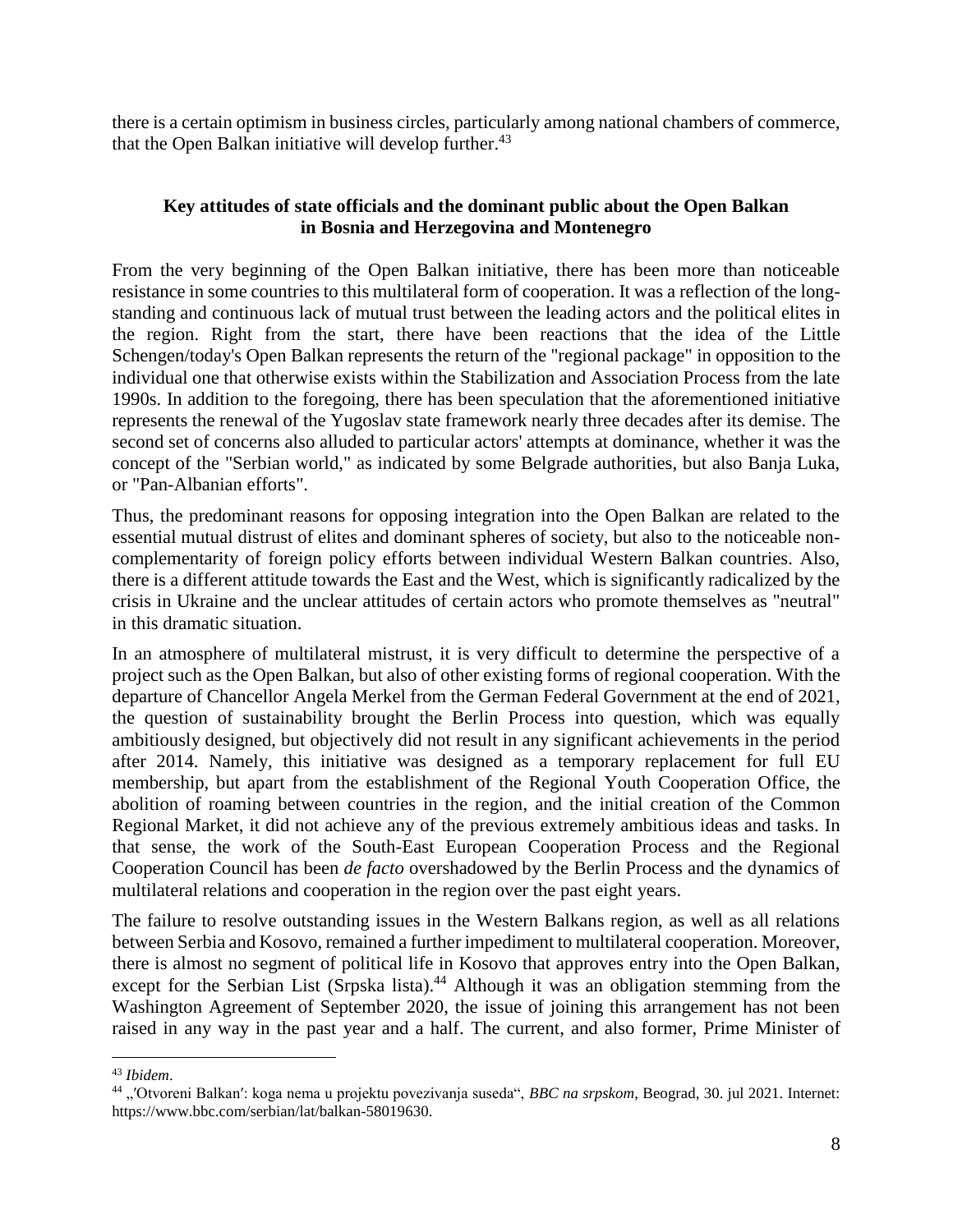Kosovo, Albin Kurti, insisted on supporting the Berlin Process but stated that he considered the Open Balkan as an attempt to create a "new Yugoslavia" with the undoubted dominance of official Belgrade.<sup>45</sup> Strict opposition to the Open Balkan from the Albanian political spectrum in Kosovo was more than clear. After a meeting with Macedonian President Stevo Pendarovski on December 15, 2021, the President of Kosovo, Vjosa Osmani, also confirmed that she was explicitly against Kosovo's participation in this initiative until relations between Kosovo and Serbia were regulated.<sup>46</sup> The President of North Macedonia, Pendarovski, also expressed scepticism regarding the entire Open Balkan initiative until it became a fully inclusive relationship of all six subjects in the Western Balkans.<sup>47</sup>

The situation in Bosnia and Herzegovina and Montenegro is almost similar. Namely, the opposition to the Open Balkan comes from the predominantly political spectrum, and less from the circles of the business community and the economy. It should be noted that in the BiH entity of the Republic of Srpska and among the Serb representatives in state bodies, there is a strong belief that the participation of Bosnia and Herzegovina in this arrangement is very important.<sup>48</sup> This is to be expected because the authorities in Banja Luka are largely in line with the current foreign policy efforts of Serbia, for which the Open Balkan as a project of regional cooperation is very important. The Republic of Srpska's business community is also evidently committed to facilitating procedures and deepening the framework already provided for in the Agreement on Special Parallel Relations with Serbia (1997, 2006).<sup>49</sup> Facilitating the border crossing procedure in the Western Balkans, but also the movement of the labour force, would therefore be important for the citizens of the Republic of Srpska, who, in addition to using this opportunity with Serbia, are very interested in neighboring Montenegro.

The importance of Bosnia and Herzegovina's entry into the Open Balkan was especially emphasized during the visit of Gabriel Escobar, the US Deputy Assistant Secretary of State, to Sarajevo in early November 2021.<sup>50</sup> In Escobar's talks with two members of the Presidency of Bosnia and Herzegovina, this topic was one of the dominant ones and, in addition to the very sensitive political and security challenges in this country, it was conditioned by attempts to suspend certain state powers and lower them to the Republic of Srpska entity level.<sup>51</sup> Thus, Bosniak and Croat elites in Bosnia and Herzegovina are quite reserved towards the concept of the Open Balkan. Although Šefik Džaferović, a member of the Presidency of BiH, pointed out that the Open Balkan was a rather interesting initiative at the end of 2021, there was no operationalization of the country's potential entry into this regional initiative but rather focusing on the Berlin Process.<sup>52</sup> Similar things were said by Željko Komšić, a member of the Presidency of BiH, after he met with the American envoy, Escobar. He emphasized that the initiatives related to regional cooperation

<sup>45</sup> *Ibidem*.

<sup>46</sup> "Osmani i Pendarovski izrazili rezerve prema inicijativi ′Otvoreni Balkan′", *Radio Slobodna Evropa*, Prag, 15. decembar 2021. Internet: https://www.slobodnaevropa.org/a/otvoreni-balkan-osmani-penderovski/31610480.html. <sup>47</sup> *Ibidem*.

<sup>&</sup>lt;sup>48</sup> "BiH ne smije propustiti voz za Otvoreni Balkan", *RTV BN*, Bijeljina. Internet: https://www.rtvbn.com/4018466/bih-ne-smije-da-propusti-voz-za-otvoreni-balkan. <sup>49</sup> *Ibidem*.

<sup>50</sup> "Komšić i Džaferović sa Escobarom", *Radio Slobodna Evropa*, Prag, 8. novembar 2021. Internet: https://www.slobodnaevropa.org/a/komsic-escobar-dejton/31550914.html. <sup>51</sup> *Ibidem.*

<sup>52</sup> "Džaferović: Zapadni Balkan nema drugi put, osim članstva u EU i NATO", CDM, Podgorica, 3. decembar 2021. https://www.cdm.me/politika/dzaferovic-zapadni-balkan-nema-drugi-put-osim-clanstva-u-eu-i-nato/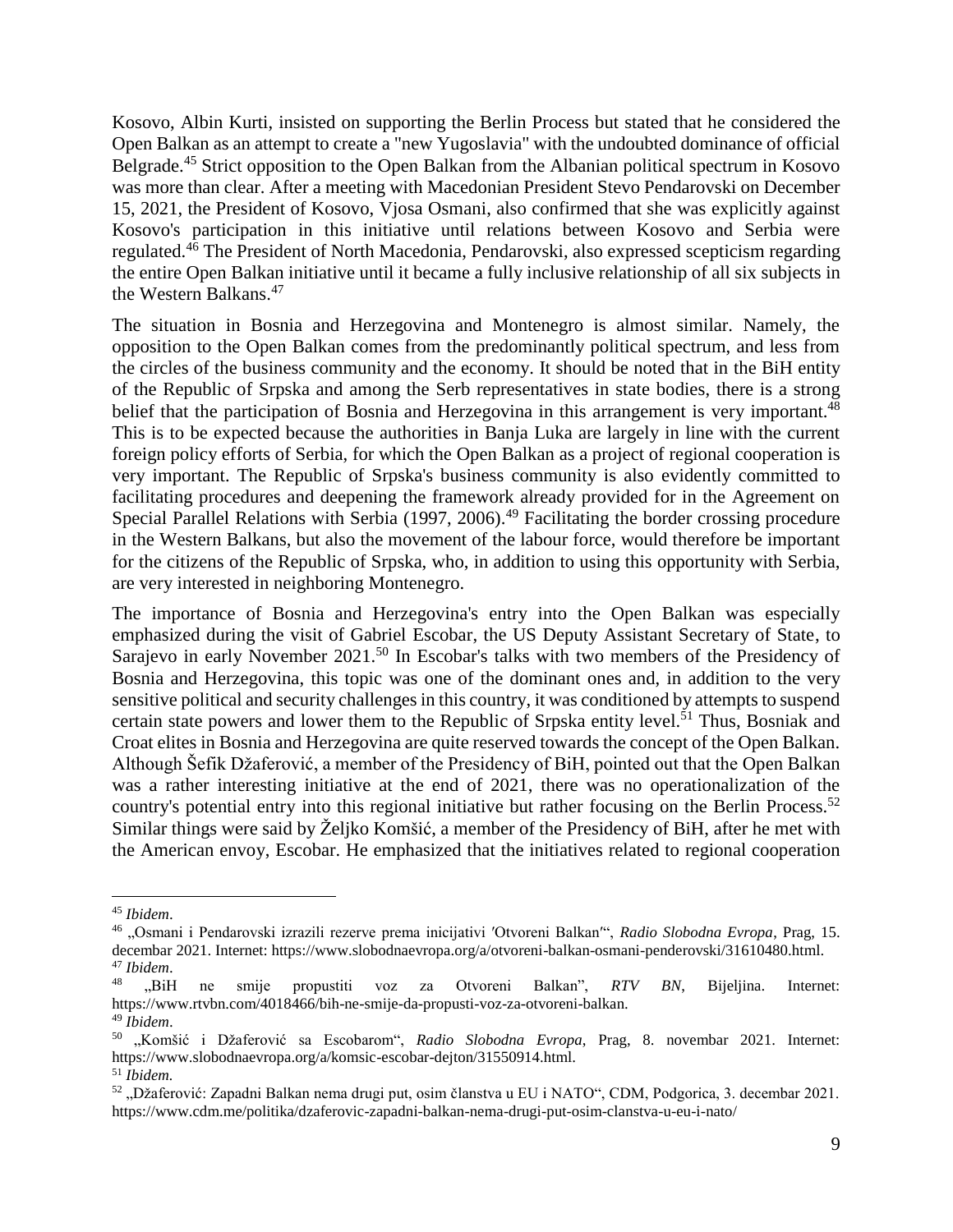were acceptable to a certain extent, "including the Open Balkan initiative".<sup>53</sup> Therefore, there are fundamental re-examinations of the relationship between the Open Balkan and the Berlin Process, but also an obvious unwillingness to enter into this arrangement in full capacity.<sup>54</sup>

In her statements, Bisera Turković, the Minister of Foreign Affairs of BiH, expressed significant reservations but also a certain resistance to the Open Balkan, emphasizing the country's Euro-Atlantic efforts, which, on the other hand, were disputed by one part of the BiH public, primarily related to the country's membership in NATO.<sup>55</sup> She also emphasized the importance of the more important roles of the Berlin Process and the Common Regional Market, which were emerging within it, in relation to the Open Balkan.<sup>56</sup> At the same time, Minister Turković did not give the official position of the Presidency of BiH regarding membership in the Open Balkan.

Within the business community in the Federation of BiH, and having in mind the successful economic cooperation of Bosnia and Herzegovina with its neighbours, it is believed that additional benefits in the economic sphere would be suitable for the economic system of this entity. However, certain circles in the business community of the Federation of BiH indicate, for example, the existing uneven relationship in the economic exchange of BiH, primarily with Serbia, and the difficulty of accessing the market of this country.<sup>57</sup> Serbia's numerous, allegedly protective economic measures have contributed to this. In some ways, this was indirectly confirmed by the situation related to the supply of flour and sunflower oil in the Western Balkans, with the sudden announcement by Serbia that it would suspend exports at the beginning of the Ukrainian crisis.<sup>58</sup> This only confirmed the suspicions that the Open Balkan was somehow very ambitiously designed, but without a real foothold to face several potential problems. Although there was a later relativization of this announcement from Serbia, the impression remained that the Open Balkan would remain an unreliable arrangement when it comes to certain crises, which may arise due to the war in Eastern Europe.<sup>59</sup>

On the other hand, in the civil society of the Federation of BiH, it is pointed out that this initiative is of the "protocolar type" and without clear coordination, but also that the lack of mutual trust is more than noticeable.<sup>60</sup> When tensions between states and their leaders happen almost daily, and the distances between local societies only widen and deepen, the Association of Independent Intellectuals "Krug 99" believes that this can be a huge problem for initiatives such as the Open Balkan.<sup>61</sup> In addition to the above, it is emphasized that there is no necessary external "supervision" and control over the Open Balkan, and there is a certain fear of "hidden agendas" of certain actors

 $\overline{a}$ 

<sup>60</sup> Mirza Imamović, "Krug 99: Inicijativa ′Otvoreni Balkan′ je zamka za BiH", *op. cit.*

<sup>53</sup> "Escobar se sastao sa članovima Predsjedništva", *Al Jazeera Balkans*, Sarajevo, 8. novembar 2021. Internet: https://balkans.aljazeera.net/news/balkan/2021/11/8/komsic-ocjena-escobara-je-da-je-u-bih-stvorena-vjestackakriza.

<sup>54</sup> "Komšić: Ako se odustane od Zapadnog Balkana, on će kao zrela kruška pasti u ruke Putina", *Aktuelno.me*, Podgorica, 27. novembar 2021. Internet: https://www.aktuelno.me/region/komsic-ako-se-odustane-od-zapadnogbalkana-on-ce-kao-zrela-kruska-pasti-u-krilo-putina/.

<sup>55</sup> "′Otvoreni Balkan′: koga nema u projektu povezivanja suseda", *op. cit*.

<sup>56</sup> *Ibidem*.

<sup>57</sup> Mirza Imamović, "Krug 99: Inicijativa ′Otvoreni Balkan′ je zamka za BiH", TV Hayat, Sarajevo, 6. Mart 2022. Internet: https://hayat.ba/krug-99-inicijativa-otvoreni-balkan-je-zamka-za-bih/620476/.

<sup>58 &</sup>quot;Srbija stopira izvoz brašna, ulja, kukuruza i pšenice", 8. Mart 2022. Internet: https://bizlife.rs/najveca-kriza-od-1945-srbija-stopira-izvoz-brasna-ulja-kukuruza-i-psenice/.

<sup>59</sup> BETA, "Srbija ukida zabranu izvoza žita, brašna i ulja u Severnu Makedoniju", *Danas*, Beograd, 22. mart 2022. Internet: https://www.danas.rs/vesti/politika/srbija-ukida-zabranu-izvoza-zita-brasna-i-ulja-u-severnu-makedoniju/

<sup>61</sup> *Ibidem*.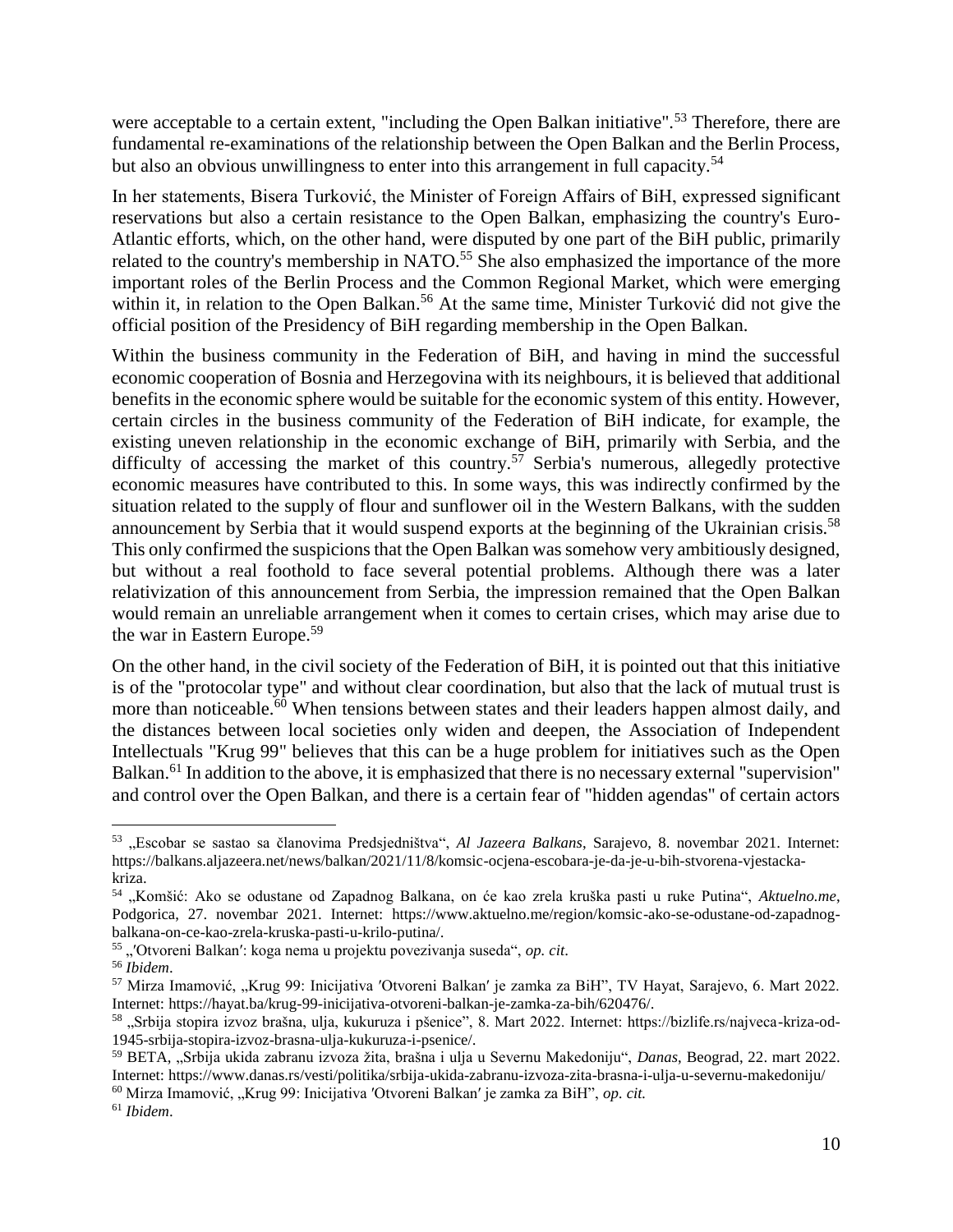in this arrangement.<sup>62</sup> There are, on the other hand, interpretations that any kind of regional economic cooperation is good for suppressing nationalist tensions and aspirations. At the conference on the Open Balkan, held in Belgrade and organized by the Center for Foreign Policy and the Hanns Seidel Foundation on February 8, 2022, prof. Dr Žarko Papić said that the Open Balkan arrangement carries the possibility of reducing the capacity of now very strong ethnonationalism, not only within the Western Balkans but also between its states.<sup>63</sup>

Within the widest range of political parties based in the Federation of Bosnia and Herzegovina, the civil opposition has not made a clearer statement about the Open Balkan. The leader of the Union for a Better Future of BiH, Fahrudin Radončić, on the other hand, unequivocally supported this initiative.<sup>64</sup> Political circles associated with Dragan Čović and the Croatian Democratic Union hold similar views and appear to take a slightly different approach to the Open Balkan than Bosniak politicians, though they have not been clear on the issue.

The main objections, coming from Bosnia and Herzegovina, are related to the perspective of the Open Balkan, the areas of cooperation that will be covered by this initiative, and the means of its full coordination. In this sense, they can be predominantly labelled in relation to the political sphere, not the economic one. That is why the process of Bosnia and Herzegovina's rapprochement with the Open Balkan is long-term and completely uncertain, especially due to its internal problems (unfinished reform of election legislation and new announcements of the transfer of powers belonging to the BiH to the Republic of Srpska entity). That is why, despite the evident insistence of US officials to join the Open Balkan, Bosnia and Herzegovina's internal policy concerns have entirely removed this topic from the table in recent months.

In Montenegro, the issue of joining the Open Balkan is in a way reflected in the otherwise deep divisions of society around so-called identity issues, both internal and external.<sup>65</sup> From the very beginning of the earlier Little Schengen initiative, the previously ruling Democratic Party of Socialists and the President of Montenegro, Milo Đukanović, abstained, and later openly opposed membership in this initiative.<sup>66</sup> As for the adoption of the Law on Freedom of Religion in the Parliament of Montenegro from the end of 2019, relations between Podgorica and Belgrade have further deteriorated due to the position of the Serbian Orthodox Church regarding its religious buildings in Montenegro. Almost at the same time, the Little Schengen initiative was launched, and everything was reflected at the level of multilateral cooperation. At the time, the dominant discourses surrounding Montenegro's membership in the Little Schengen caused primarily concerns about slowing down Montenegro's pace of European integration as a regional leader in this process and a return to the predominant Balkan component of its foreign policy.<sup>67</sup> Although relations between Montenegrin President Milo Đukanović and Albanian Prime Minister Edi Rama were very good, it was unrealistic to expect Montenegro's rather sceptical attitude towards the

<sup>62</sup> *Ibidem*.

<sup>&</sup>lt;sup>63</sup> "Otvoreni Balkan biće potpun uz svih šest ekonomija Zapadnog Balkana", TANJUG, 8. februar 2022. Internet: http://www.tanjug.rs/full-view.aspx?izb=715611.

<sup>64</sup> "*Avaz*: Radončić bio u pravu za Otvoreni Balkan; Džaferović i Komšić pretvaraju BiH u evropsku Gazu", *KoSSev*, Kosovska Mitrovica, 10. Avgust 2021.Internet: https://kossev.info/avaz-radoncic-bio-u-pravu-za-otvoreni-balkandzaferovic-i-komsic-pretvaraju-bih-u-evropsku-gazu/

<sup>65</sup> Dragan Đukanović, "'Identitetska pitanja' i linije unutrašnjih podela u Crnoj Gori", *Međunarodni problemi*, DOI: 10.2298/MEDJP1404395D, god. LXVI, br. 3–4, IMPP, Beograd, 2014, str. 395–422.

<sup>&</sup>lt;sup>66</sup> Dragan Đukanović, Branislav Đorđević, "´Mali Šengen´ – koncept, implementacija i kontroverze", *op. cit.*, 609– 611.

<sup>67</sup> *Ibidem*, str. 610.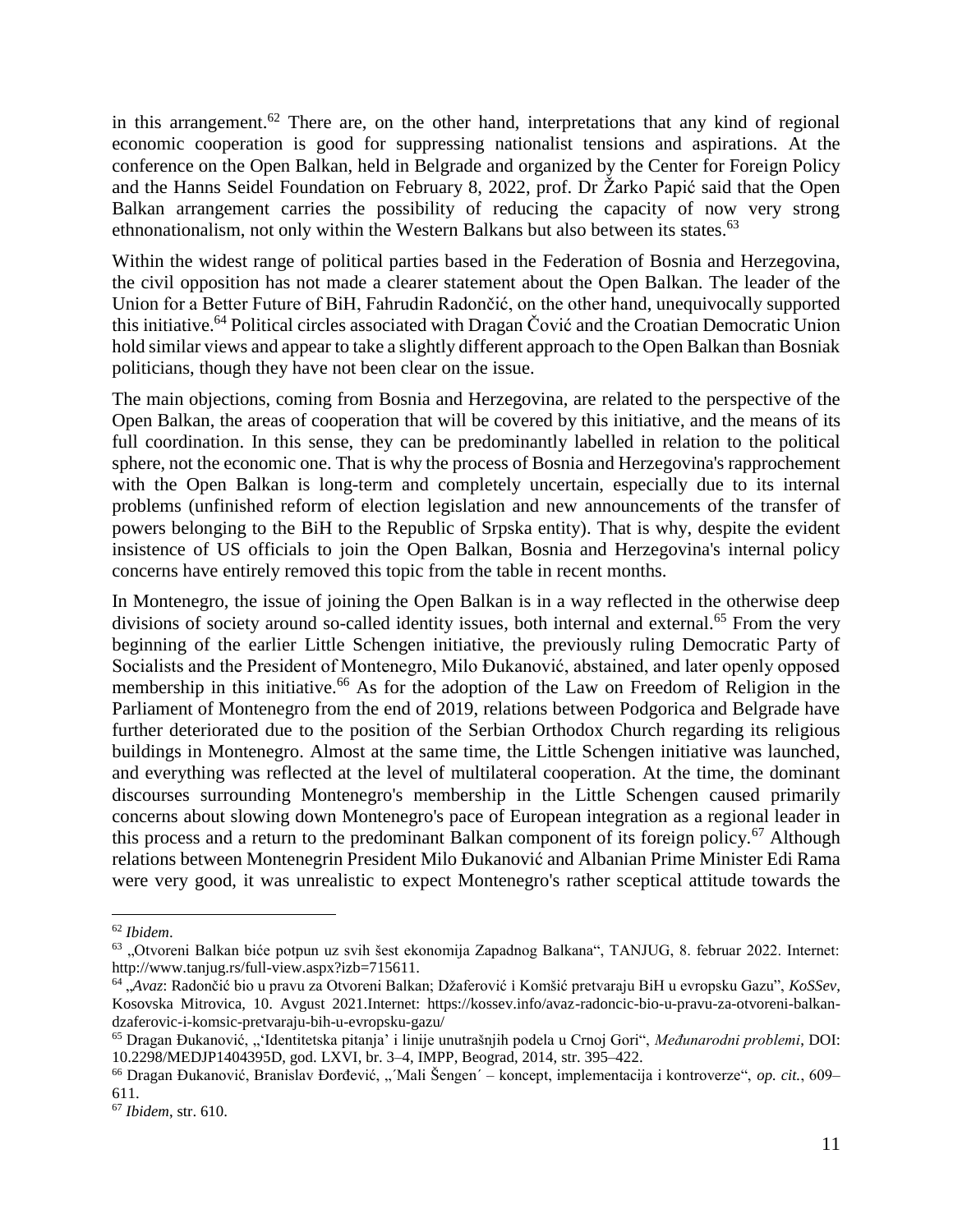Open Balkan to change. Despite the president of Montenegro's attendance at the Little Schengen meeting in Tirana in December 2019, no progress was made, and he stated that Montenegro's membership in the EU could not be an alternative for any regional concept of economic or other cooperation. 68

In 2020, i.e., before the parliamentary elections in Montenegro at the end of August, relations between Belgrade and Podgorica were very good on the economic level. However, on the political level, they were reflected in strengthened mutual rhetoric, mostly related to the heated election campaign. There was an expectation, particularly in the period following the formation of the Montenegrin government in the second half of 2020, that the new government would quickly improve relations with Belgrade. In that sense, Montenegro's rapid entry into the Mini Schengen and joining Albania, Serbia, and North Macedonia was expected. However, after only a few months of the short-lived government, it was obvious that relations with Serbia would not be easily consolidated, and the increasingly clear distancing of new Montenegrin government officials regarding the Open Balkan was evident. The Prime Minister, Zdravko Krivokapić, and Montenegro's Minister of Foreign Affairs, Đorđe Radulović, both expressed strong reservations about the initiative.<sup>69</sup> In this regard, the discourse on the Open Balkan was identical to the previous one, i.e., it was said that participation in this arrangement would mean slowing down Montenegro's European path, with the addition that primacy should certainly be given to the Berlin Process.<sup>70</sup>

During an official visit to Belgrade in November 2021, Montenegro's Prime Minister, Zdravko Krivokapić, stressed that joining the Open Balkan initiative would not be good for the country and that Montenegro could quickly become a member of the  $EU^{71}$  Despite an open offer to participate in a meeting of Open Balkan leaders, Prime Minister Krivokapić met with them informally.<sup>72</sup> Only a few days later, Gabriel Escobar, US Deputy Assistant Secretary of State and Special Envoy for the Western Balkans, visited Podgorica to point out the importance of considering Montenegro's entry into the Open Balkan.<sup>73</sup> On that occasion, he met with the President and the Prime Minister. However, the dominant political actors in Montenegro have kept virtually the same positions when it comes to the non-acceptance of participation in the Open Balkan. At the same time, at the end of December 2021, the European Commissioner for for Neighbourhood and Enlargement, Oliver Varhelyi, called on Montenegro, but also on Bosnia and Herzegovina, to join the Open Balkan.<sup>74</sup>

However, a political turnaround soon followed in Montenegro and the announcement of the fall of the government formed at the end of 2020. Just before the vote of no confidence in the government at the beginning of February 2022, Prime Minister Zdravko Krivokapić said that Montenegro's

<sup>68</sup> *Ibidem*, str. 606–609.

<sup>&</sup>lt;sup>69</sup> "Crna Gora nije protiv Otvorenog Balkana, ali slični procesi već postoje", *RTV Vojvodine*, Novi Sad, 4. novembar 2021. Internet: https://www.rtv.rs/sr\_lat/politika/krivokapic-crna-gora-nije-protiv-otvorenog-balkana-ali-slicniprocesi-vec-postoje\_1285710.html. "Đorđe Radulović: Svi različito gledamo na Otvoreni Balkan", *Euronews Serbia*, Beograd, 12. novembar 2021. https://www.euronews.rs/evropa/region/24836/dorde-radulovic-svi-razlicito-gledamona-otvoreni-balkan/vest.

<sup>&</sup>lt;sup>70</sup> "Crna Gora nije protiv Otvorenog Balkana, ali slični procesi već postoje", op. cit.

<sup>&</sup>lt;sup>71</sup> Ivana Šundić Mihovilović, "'Sačekuša' za nesnađenog Krivokapića", *Danas*, Beograd, 5. novembar 2021. Internet: https://www.danas.rs/svet/region/sacekusa-za-nesnadjenog-krivokapica/

<sup>72</sup> *Ibidem*.

<sup>73</sup> Predrag Tomović, "Eskobar: SAD stoje uz sve koji podržavaju suverenu i građansku Crnu Goru", *Radio Slobodna Evropa*, Prag, 11. novembar 2021. Internet: https://www.slobodnaevropa.org/a/escobar-crna-gora-eunato/31556832.html

<sup>74</sup> "Varhelji: Važno je da se u ′Otvoreni Balkan′ uključe i drugi sa Zapadnog Balkana", TANJUG, Beograd, 21. decembar 2021. Internet: http://www.tanjug.rs/full-view.aspx?izb=706090.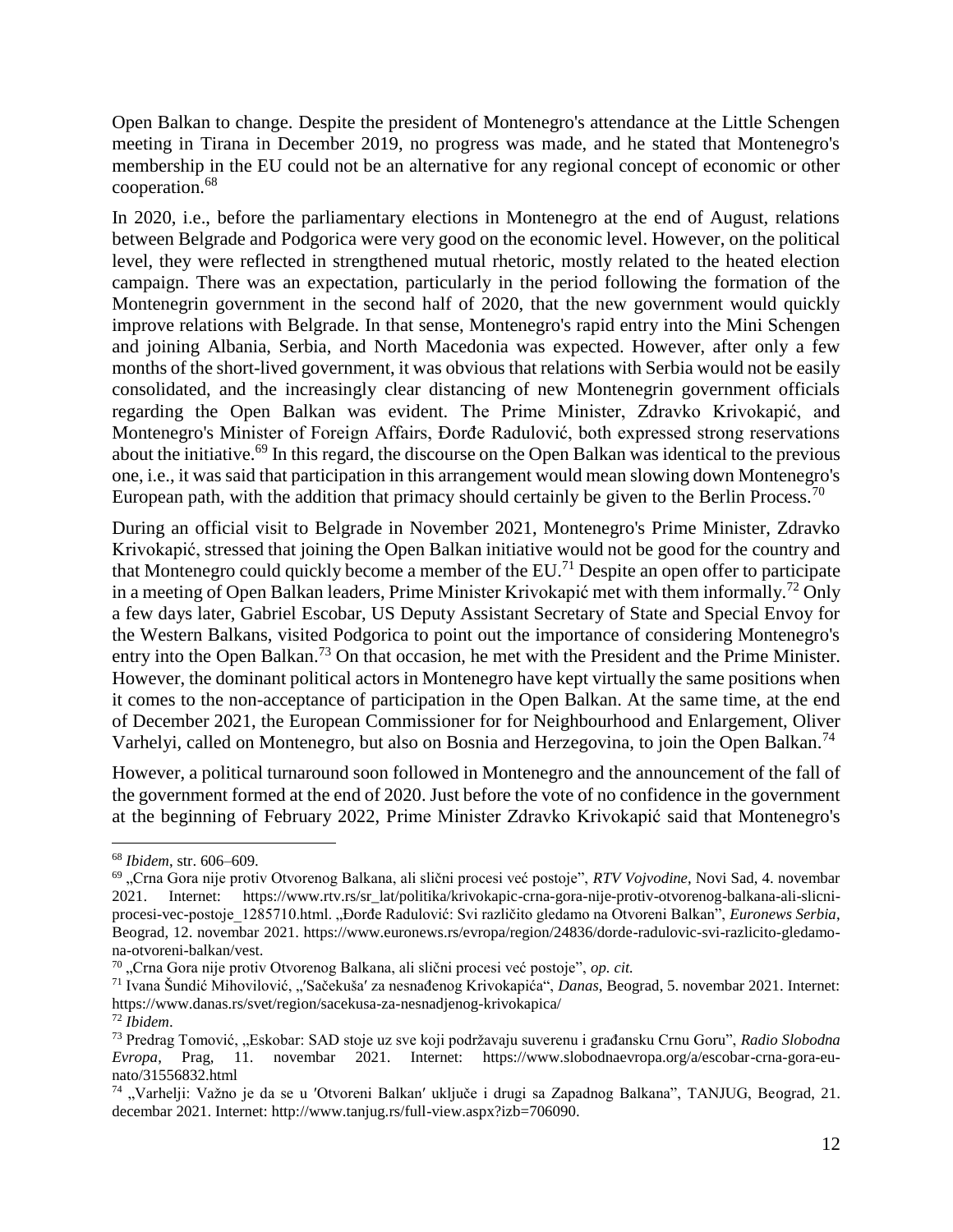non-accession to the Open Balkan was one of the key reasons for that, alluding to the extremely strong influence of Western political factors.<sup>75</sup> As the crisis in Ukraine unfolded in mid-April 2022, Prime Minister Krivokapić pointed out that there was, as he said, a certain possibility of pressure from official Belgrade towards Montenegro regarding wheat imports, bearing in mind Serbia's decision that it could only be exported to countries participating in the Open Balkan.<sup>76</sup> Krivokapić called it a certain type of blackmail, but the authorities in Belgrade quickly denied it.<sup>77</sup>

During the very long process of forming the minority government of Montenegro, the issue of the Open Balkan, along with the politicized issue of the census and the future conclusion of the Fundamental Contract with the Serbian Orthodox Church, was one of the priorities for its formation, but also between the parties that would form the government and those that would support it in parliament. Thus, the Civic Movement URA and the Socialist People's Party, the basic backbones of this government, emphasized the consideration of joining the Open Balkans, while, on the other hand, the Democratic Party of Socialists, Social Democratic Party, Social Democrats, and minority parties had significant reservations and sought decisions on this issue either by a twothirds majority or by consensus. Thus, in a series of draft programs of the new government, the status of the Open Balkan changed from a clear mention in the first version,<sup>78</sup> through stating the necessary consensus in the second version<sup>79</sup> to an impersonal promotion of regional cooperation.<sup>80</sup> The final agreement states that this issue will be decided by a two-thirds majority, but that there must be "*consideration of regional initiatives in the context of a key priority, i.e., faster membership of Montenegro in the EU*".<sup>81</sup> Aside from the aforementioned, it is emphasized that the future government's good-neighborliness policy and regional cooperation are one of the foundations of its foreign policy. $82$ 

This confirmed the fundamental and deep divisions in Montenegrin society regarding the Open Balkan, unlike all previous initiatives for regional cooperation, which found significant support in the pro-European and Euro-Atlantic segments of the political spectrum. Some parties that are not a part of the new government, such as the Democrats, did not comment on the Open Balkan. However, this has become noticeable and common for this political party on other issues. Significant support for the Open Balkan therefore comes from the pro-Serbian Democratic Front

<sup>&</sup>lt;sup>75</sup> "Krivokapić: Otvoreni Balkan je jedan od razloga zbog kojih ova vlada mora da padne", *Euronews Serbia*, Beograd, 27. januar 2021. Internet: https://www.euronews.rs/evropa/region/34997/krivokapic-otvoreni-balkan-je-jedan-odrazloga-zasto-ova-vlada-mora-da-padne/vest.

<sup>76</sup> "Krivokapić: Zbog Otvorenog Balkana Srbija je htjela da nas ucjeni osnovnim životnim namirnicama", *CDM*, Podgorica, 15. april 2022. Internet: https://www.cdm.me/politika/krivokapic-zbog-otvorenog-balkana-srbijapokusala-da-nas-ucijeni-osnovnim-zivotnim-namirnicama/.

<sup>77</sup> *Ibidem*.

<sup>78</sup> "Ekskluzivno: Platforma manjinske Vlade – građanska država i reforme", *Dan*, Podgorica, 17. januar 2022. Internet: https://www.dan.co.me/vijesti/politika/ekskluzivno-platforma-manjinske-vlade-gradanska-drzava-i-reforme-5102350

<sup>&</sup>lt;sup>79</sup> "Antena M ekskluzivno objavljuje sadržaj sporazuma na osnovu koga treba da bude formirana manjinska vlada", *Antena M*, Podgorica, 16. Mart 2022. Internet: https://www.antenam.net/politika/237544-antena-m-ekskluzivnoobjavljuje-sadrzaj-sporazuma-na-osnovu-koga-treba-da-bude-formirana-manjinska-vlada.

<sup>&</sup>lt;sup>80</sup> "SDP i URA usaglasili sporazum o prioritetima 43. Vlade: O popisu dvotrećinskom većinom, preispitati sve odluke Vesne Bratić, reforma službi bezbjednosti…", *CDM*, Podgorica, 15. April 2022. Internet: https://www.cdm.me/politika/sdp-i-ura-usaglasili-sporazum-o-prioritetima-43-vlade-o-popisu-dvotrecinskomodlukom-clanova-vlade-preispitati-sve-odluke-vesne-bratic-reforma-sluzbi-bezbjednosti/.

<sup>81</sup> *Ibidem*.

<sup>82</sup> *Ibidem*.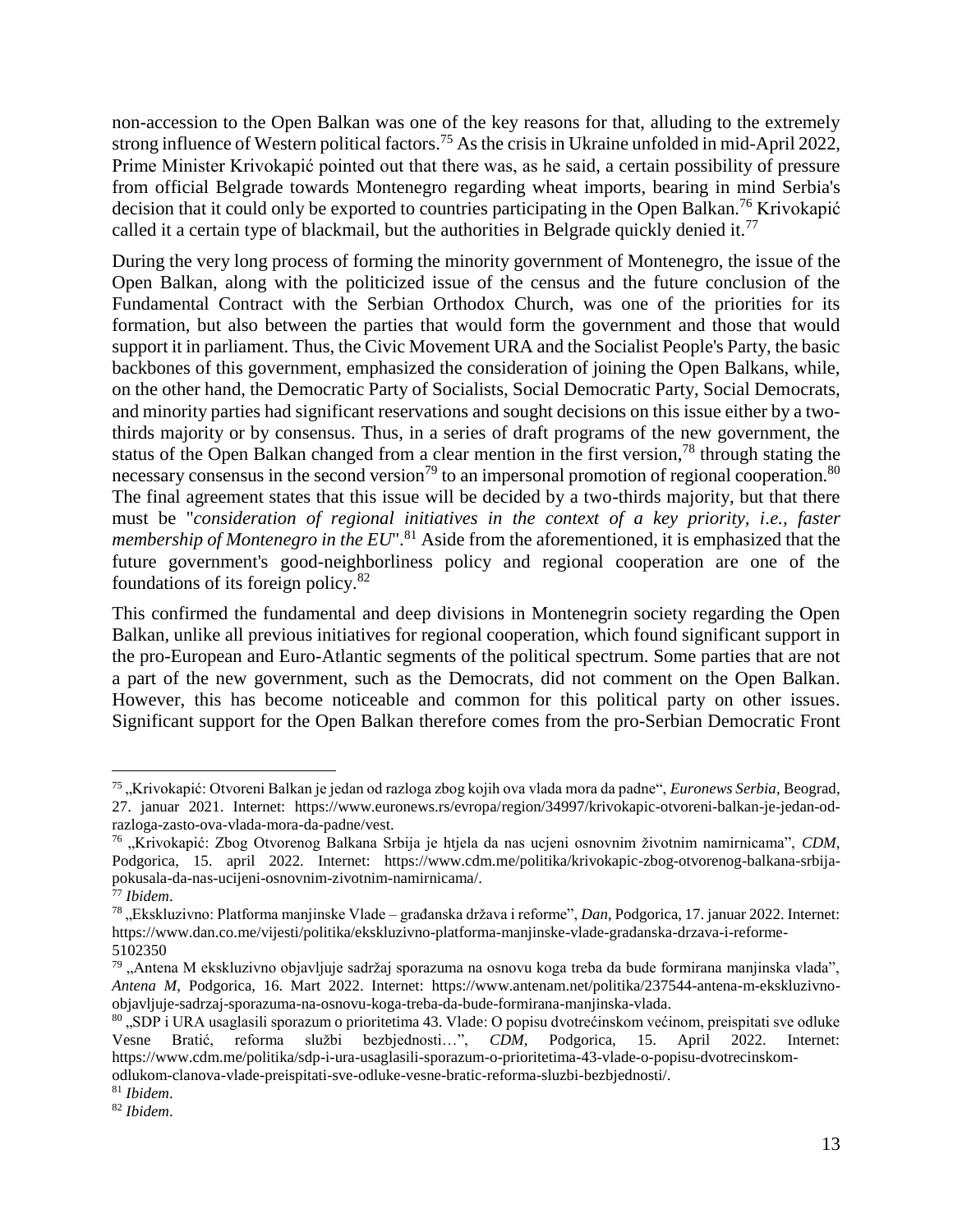and, above all, its two political parties, the New Serbian Democracy and the Democratic People's Party, and their leaders.<sup>83</sup>

In the eyes of the Montenegrin public, the most common reasons for refusal to join the Open Balkan are economic concerns. Economists and business circles in Montenegro argue that the Open Balkan's activities are plagued by a plethora of unknowns. First of all, the Open Balkan will strive to establish a single customs area, i.e., a kind of customs union. The fact that Serbia is not a member of the World Trade Organization, while Albania and Montenegro are, would be an impediment.<sup>84</sup> Furthermore, Montenegro and Albania have a slightly more flexible customs policy than Serbia, which also has a slightly more closed market.<sup>85</sup> It is also frequently stated that for the Open Balkan concept to be implemented, it is necessary to define how the legislation in the countries will be amended and governed. There is also the issue of alignment with European legislation and, on the other hand, the potential framework of the Open Balkan, which could cause significant conflict.<sup>86</sup> The question of how to regulate this when member states are at different stages of the dynamics of European integration and numerous harmonizations of their legislation with the European acquis also arises. Lawyers and politicians often raise the issue of borders being open and fighting regional security challenges (corruption, organized crime, etc.). Former Montenegrin Prime Minister Igor Lukšić pointed out that the potential removal of borders could be a problem because, with the entry of certain actors into the EU, they must be strengthened again.<sup>87</sup> The potential way of leaving this initiative, as well as the entry of new members into the Open Balkan, is not legally regulated.<sup>88</sup> There are also persistent doubts regarding why barely half of the regional parties participate in this multilateral format, as well as what the multilateral format's future realistic successes are.

In addition to the above, it is said that Montenegro does not have strong enough administrative capacity to implement the designed plans of the Open Balkan, which include more intensive work and the possibility of employment in customs and other personnel at the border crossings. Therefore, there is additional talk about the need to open certain issues and ambiguities related to the Open Balkan, which need to be clarified before potential entry. The question remains whether the memoranda can be a relevant legal framework for the Open Balkan due to the degree of their binding nature.<sup>89</sup> Who and how will regulate potential misunderstandings and, without a doubt, future disagreements remains to be seen. This does not imply that Montenegro abandons the concept of regional cooperation, which can be realized through the initiatives in which it participates, most notably the Berlin Process and the Regional Cooperation Council.

When it comes to the four EU freedoms of movement of people, services, goods, and capital, it is frequently stated in Montenegro that in the Open Balkans, only the freedom of movement of people

<sup>83</sup> V. K., "Mandić podržao inicijativu 'Otvoreni Balkan': Vlada propustila dobru priliku da Crna Gora bude deo važnog projekta", *Večernje novosti*, Beograd, 30. jul 2021. Internet: https://www.novosti.rs/crna-gora/vesti/1022282/mandicpodrzao-inicijativu-otvoreni-balkan-vlada-propustila-dobru-priliku-crna-gora-bude-deo-vaznog-projekta.

<sup>84 &</sup>quot;Reflektor: Crna Gora i Otvoreni Balkan", TV Vijesti, Podgorica, 25. januar 2022. Internet: https://www.youtube.com/watch?v=Myo-mKevbNU.

<sup>85</sup> *Ibidem*.

<sup>86</sup> *Ibidem*.

<sup>87</sup> "Lukšić: Crkva prenebregava da je Crna Gora nezavisna, manjinska Vlada neprirodno iznuđeno riješenje", *Portal Analitika*, Podgorica, 14. februar 2022. Internet: https://www.portalanalitika.me/clanak/luksic-crkva-prenebregavalada-je-crna-gora-nezavisna-manjinska-vlada-neprirodno-iznudeno-rjesenje.

<sup>88 &</sup>quot;Reflektor: Crna Gora i Otvoreni Balkan", op. cit.

<sup>89</sup> *Ibidem*.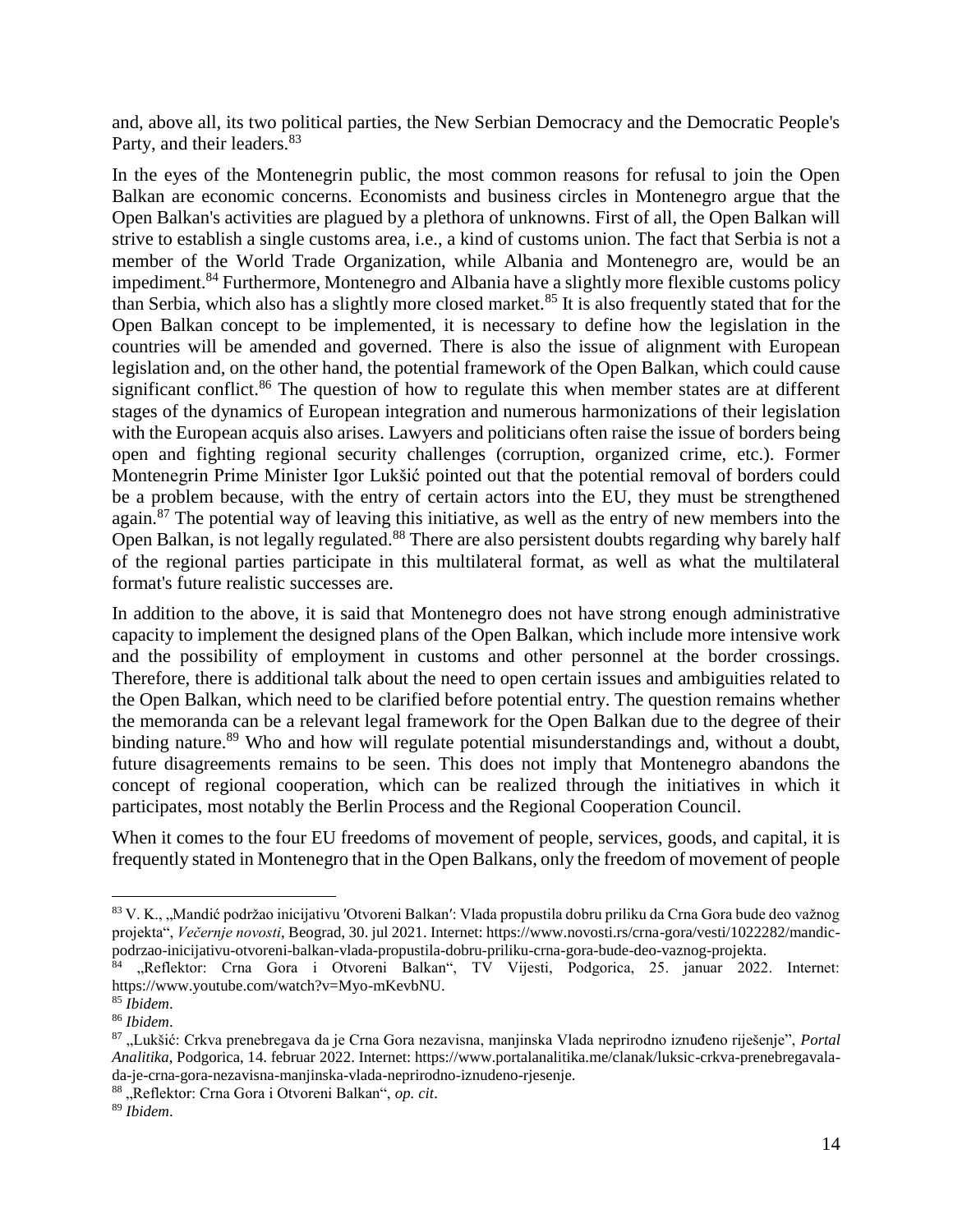and labour force, and to a lesser extent, goods, predominates, while the freedom of movement of services and capital is not clearly defined and specified. The question remains whether and how economic entities will be able to compete in other countries' tenders, for example. As stated, emphasizing the free movement of the labour force may cause some damage to Montenegro because the domestic labour market would be flooded with personnel from other Western Balkan countries, which may lead to an increase in unemployment. When it comes to allowing citizens to travel with their ID cards, Montenegro was one of the first to do so with all of its neighbours, but no one should expect a total suspension of border crossings.

When it comes to the relationship with the EU, Montenegro expects its clear determination on this issue and full coordination of the Open Balkan with the administration in Brussels.<sup>90</sup> Furthermore, Montenegro does not want the Open Balkans to be just another round within the concept of "Europe at higher speeds," as this would limit the true full integration of this part of Europe into the Union.

There are also some issues with Montenegro joining the Open Balkan which are related to the fact that some Open Balkan member states are also members of the North Atlantic Alliance, whereas Serbia and Bosnia and Herzegovina, for example, are not.<sup>91</sup> If taken as relevant, this type of argument would then relativize other inclusive regional initiatives. However, the issue of various forms of visa liberalization, which the EU, for example, did not approve for Kosovo, could pose a problem for the rest of the region in terms of the full and free labour force movement.<sup>92</sup>

Gordana Đurović, a professor at the Faculty of Economics in Podgorica, does not agree with the introduction of electronic identification of citizens within the Open Balkan because it might already move towards a certain confederate or even stronger union of the  $-$  "Balkania".<sup>93</sup> She also underlines that the potential "hyperliberalization" of the labour market is unfavourable to Montenegro because it could exacerbate difficulties in the national labour market.<sup>94</sup> The same applies to the further liberalization of imports into Montenegro, which would additionally jeopardize the status of economic entities in the country.<sup>95</sup> Also, Professor Đurović wonders what would happen if one of the member states of the Open Balkan is under the regime of certain sanctions, and how that would reflect on the entire arrangement and other members. At the same time, she connects the whole concept with the dominance of two regional actors, Serbia and Albania, in relation to the rest of the Western Balkans, but also that certain political actors within Montenegro draw their external support from the emphasis on joining the Open Balkan.<sup>96</sup> However, she also thinks that there is a space for the EU, probably together with the US, to take over this Open Balkan project and harmonize it in principle with the European acquis and fundamental freedoms.<sup>97</sup>

 $\overline{a}$ <sup>90</sup> *Ibidem*.

<sup>91</sup> *Ibidem.*

<sup>92</sup> *Ibidem*.

<sup>93</sup> "Đurović: Političari da ne kupuju podršku Zapada sebi, prihvatanjem Otvorenog Balkana", *Aktuelno.me*, Podgorica, 17. februar 2022. Internet: https://www.aktuelno.me/politika/djurovic-politicari-da-ne-kupuju-podrsku-zapada-sebiprihvatanjem-otvorenog-balkana/.

<sup>94</sup> *Ibidem*.

<sup>95</sup> *Ibidem*.

<sup>96</sup> *Ibidem*.

<sup>97</sup> *Ibidem*.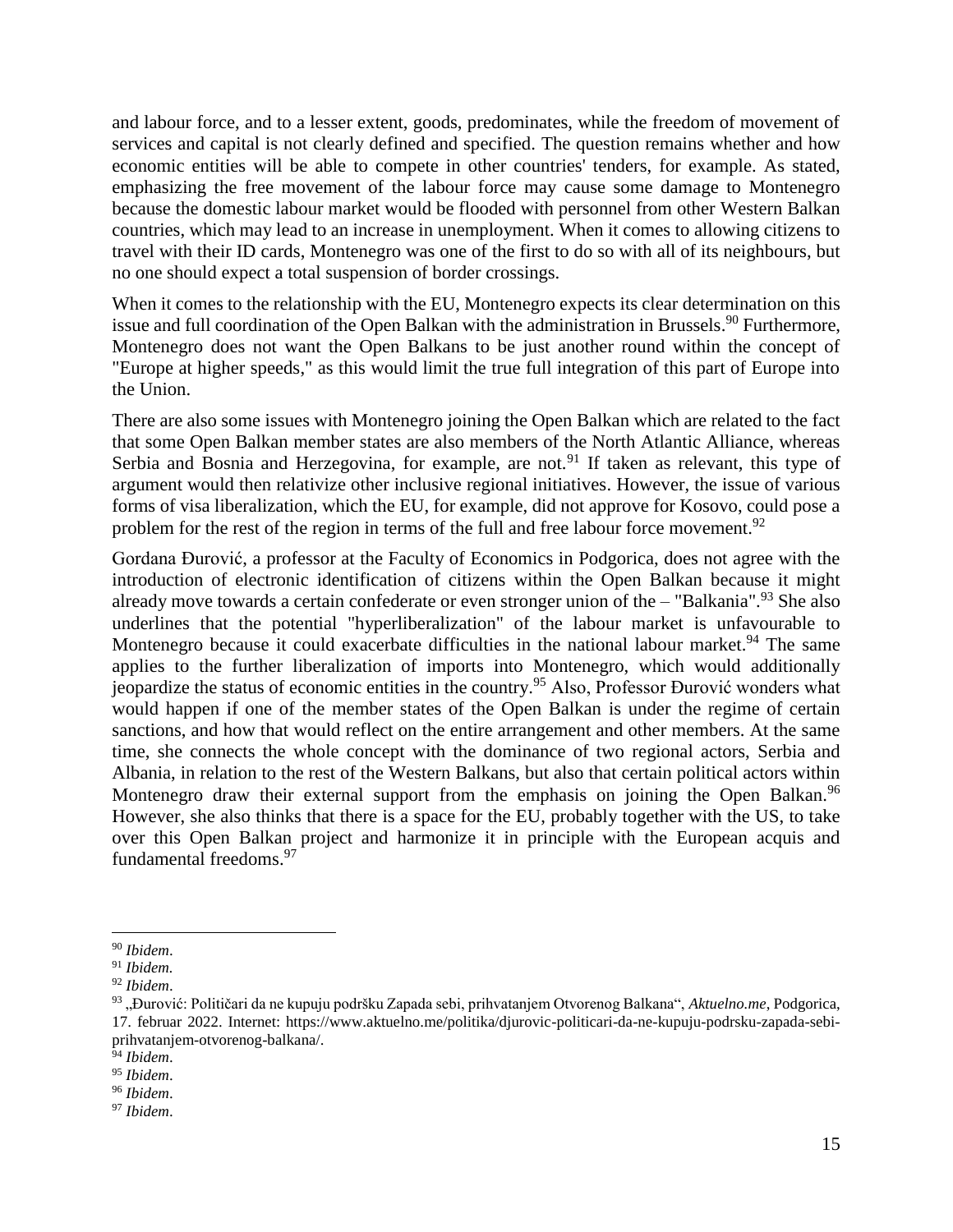A significant part of Montenegrin civil society is either indifferent or *via facti* against Montenegro's entry into the Open Balkan, such as the Montenegro Lawyers Association, the European Movement in Montenegro and the Atlantic Council in Montenegro.<sup>98</sup> In this regard, especially from the end of 2021 and beginning of 2022, it was noticeable that a kind of broader consensus would be reached within Montenegro on non-entry into the Open Balkan, which is based on predominantly political reasons of potential danger from the hegemonic role of certain actors within this regional initiative. That kind of observation goes towards the potential pro-Russian influence, which would additionally strengthen in Montenegro in the case of entering the Open Balkan and, above all, through neighbouring Serbia.<sup>99</sup>

Extremely exclusive existing viewpoints on Montenegro's admission to the Open Balkan, as well as arranging the census and signing the Fundamental Contract with the Serbian Orthodox Church make a broader discussion on this and related matters difficult. This is certainly further complicated by the need for an announced two-thirds majority in the minority government of Montenegro. In addition to the foregoing, the frequently heightened and exaggerated campaign against Montenegro's accession to the Open Balkan through media appearances and analyses, primarily due to the emphasis on potential negative economic, but also political, influences, does not contribute to a more realistic debate. This is especially evident during the past six months. The traditional deep intra-Montenegrin division on certain issues, from key elements of identity to foreign policy orientations, has only been further strengthened by another reason for disagreement. However, the commitment of the US, and potentially of the EU, on the issue of further functioning and inclusion of the Open Balkan can change that and, in a way, relativize such rigid attitudes.<sup>100</sup>

### **Recommendations:**

The Open Balkan, but also the whole complex of regional initiatives that have emerged over the past two and a half decades, should become connected, inclusive, long-term, and self-sustaining forms, such as the Benelux, Nordic forms of cooperation (primarily the Nordic Council), or the Visegrad Group. Also, the Baltic republics have a similar format for regional cooperation, i.e., the Baltic Assembly.

Starting from the fact that, for now, there is no full inclusion of the Open Balkan, and having in mind the significant resistance to future aspirations of Bosnia and Herzegovina and Montenegro to join this arrangement, there is a possibility to change the situation by removing certain negative attitudes of the local public about this initiative.

To this end, it is important that:

 $\overline{a}$ 

1. The full inclusion of the Open Balkan will not be ensured without some kind of external oversight and coordination of this initiative. In this regard, networking with the Berlin

<sup>98 &</sup>quot;Radulović: Crna Gora bi bila zatvorena u 'Otvorenom' Balkanu", Portal Analitika, Podgorica, 12. februar 2022. Internet: https://www.portalanalitika.me/clanak/radulovic-crna-gora-bi-bila-zatvorena-u-otvorenom-balkanu. *Nova inicijativa na Zapadnom Balkanu*, Atlantski savjet, Podgorica, februar 2022, str. 4–8.

<sup>99</sup> "Vlahović: Zalupite vrata Otvorenom Balkanu", *Portal Analitika*, Porgorica, 13. Mart 2022. Internet: https://www.portalanalitika.me/clanak/vlahovic-zalupite-vrata-otvorenom-balkanu.

<sup>&</sup>lt;sup>100</sup> "Our Strength is our Unity: Putin Chose War. We Remain United with Ukraine by DAS Gabriel Escobar", U.S. Embassy in Albania, Tirana, January 12, 2022. Internet: https://al.usembassy.gov/our-strength-is-our-unity-putinchose-war-we-remain-united-with-ukraine-by-das-gabriel-escobar/.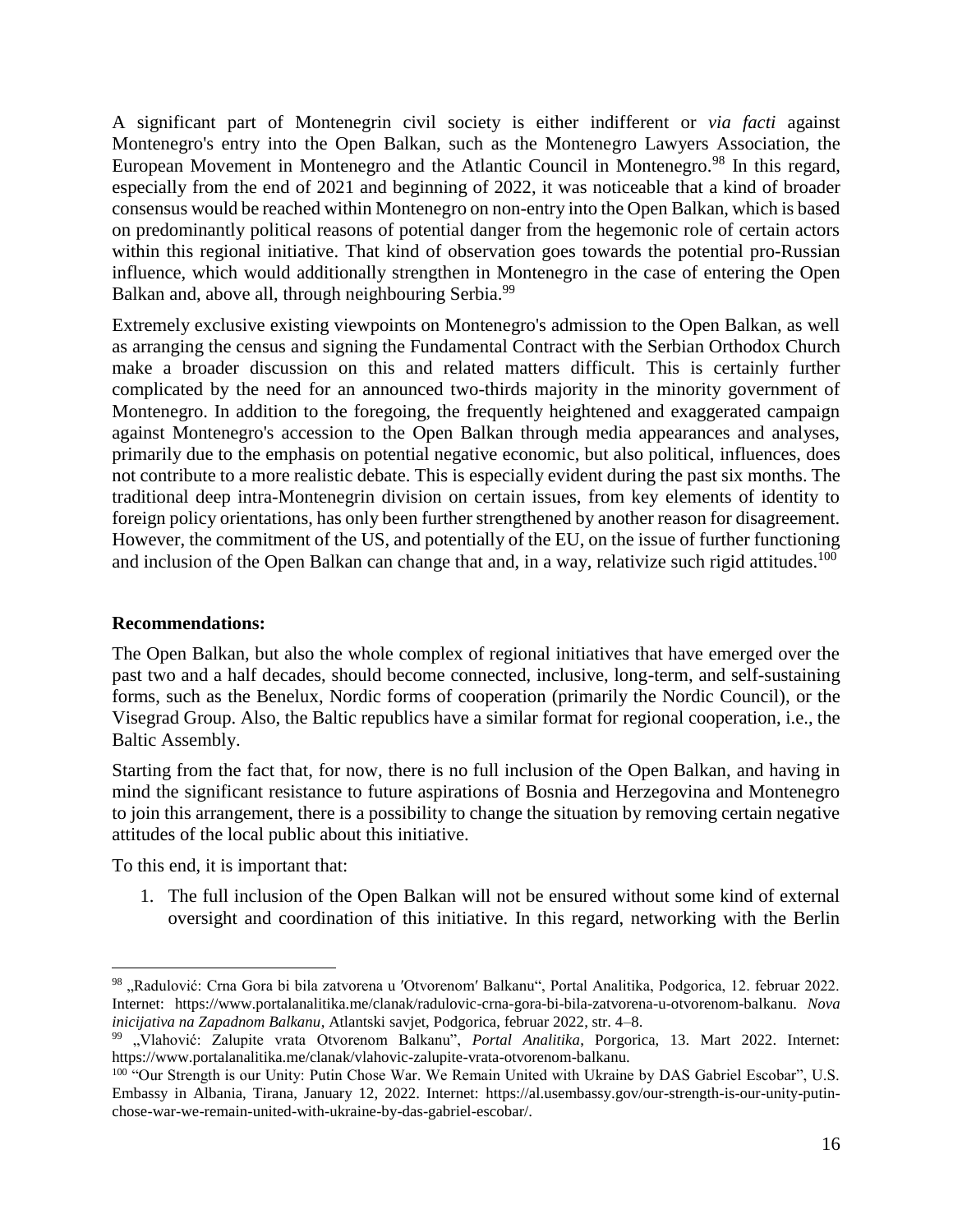Process and the Regional Cooperation Council, as well as the South-East European Cooperation Process, is particularly important.

A potential new (re) branding of existing content would not ensure the possibility of accepting accession to this initiative by Bosnia and Herzegovina and Montenegro, but also Kosovo;

- 2. The concept of overcoming mutual distrust of the public and political actors of countries participating in the Open Balkan, or considering entering into this arrangement, must be based on liberation from any form of internal domination and hegemony. This would essentially mean:
	- full respect for the "Charter of Good Neighborly Relations, Stability, Security and Co-operation in South-East Europe" (2000) on which modern forms of regional cooperation are based, in particular the South-East European Cooperation Process, <sup>101</sup>
	- clear confirmation of the Agreement on Regional Representation and Cooperation between the authorities in Belgrade and Pristina of 24 February  $2012,102$
	- full confirmation of the existing borders and constitutional structures of the subjects and the absence of their mutual dispute and any kind of hostility,
	- development of the Open Balkan in full complementarity with the Euro-Atlantic and European efforts of the Western Balkan countries,
	- establishment and future development of the Open Balkan based on European principles and standards, and
	- coherence and full coordination of actions with existing regional initiatives.
- 3. The deepening of economic forms of cooperation and benefits at the interstate borders is an important focus of the Open Balkan, but certainly insufficient *per se* for enhanced regional cooperation. The non-paper on the then-new concept of regional cooperation from 2013 foresaw the expansion of regional cooperation in several areas. So, in addition to the economy, it was also conceived in the field of security (*BALPOL*) because of cross-border security challenges such as organized crime, corruption, terrorism, illegal migration, etc.<sup>103</sup> The format of cooperation between the representative bodies of the Western Balkan countries was also strengthened through *the Parliamentary Assembly of the Western Balkans*. 104

Freedom of movement of the labour force and goods is therefore important, as is an insistence on the Common Regional Market. However, when it comes to the obvious problem in the functioning of the Berlin Process due to the change in the German

<sup>&</sup>lt;sup>101</sup> https://www.rcc.int/files/user/docs/2013.10.03 CHARTER SEECD.pdf.

<sup>102</sup> https://www.srbija.gov.rs/kosovo-metohija/168200.

<sup>&</sup>lt;sup>103</sup> "Non-paper on the new concept of joint performance of theWestern Balkan countries aimed at intensifying EU integration (Western Balkan Six – G6)", April 2013. Internet: https://www.ceas-serbia.org/images/2015-ipre/Non\_paper\_on\_the\_Western\_Balkan\_Six\_G6\_ENG\_MEU.pdf.

<sup>104</sup> *Ibidem*.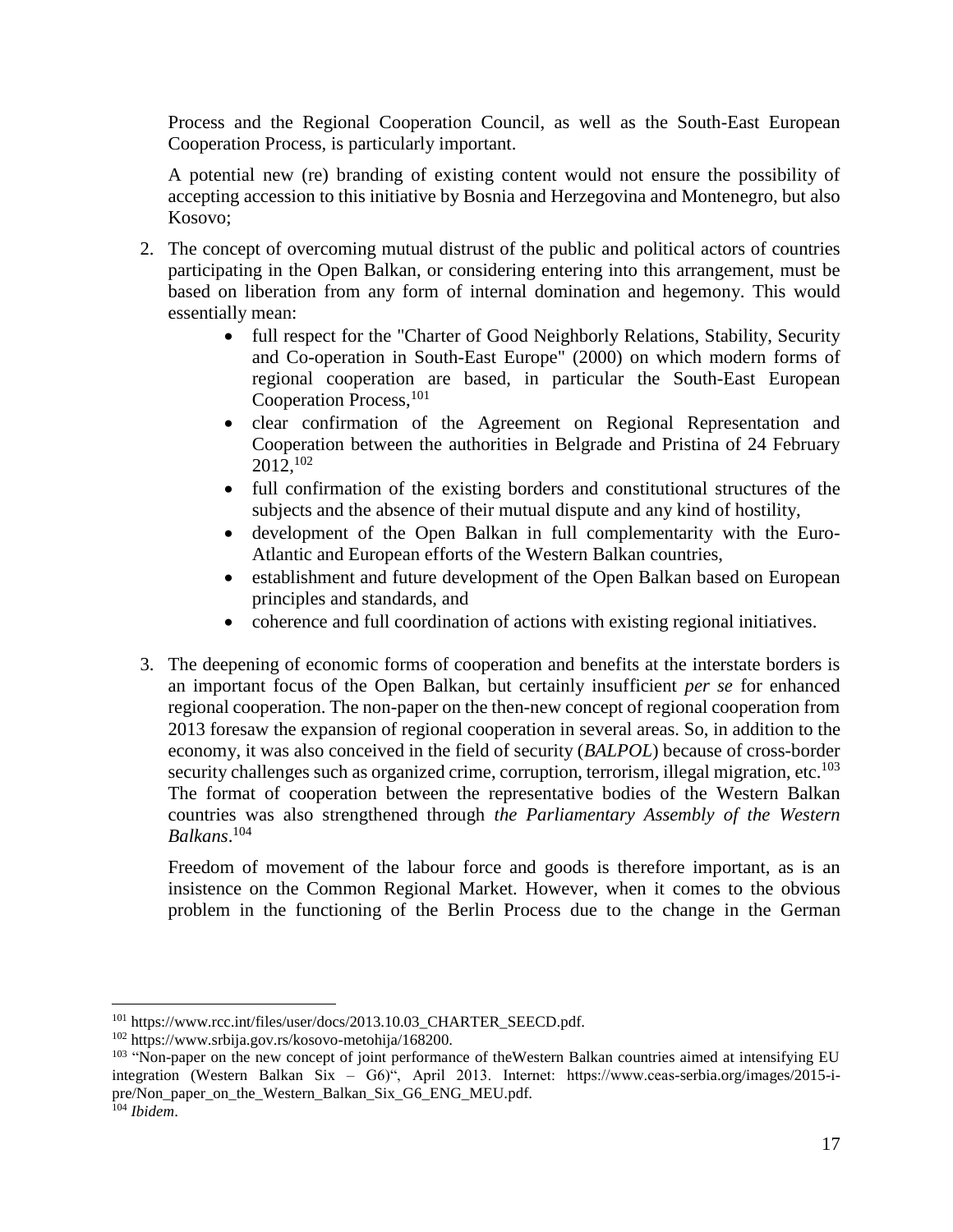government, numerous obstacles appear. That is why it is necessary to revitalize the Berlin Process as soon as possible and coordinate the activities of the Open Balkan with it.<sup>105</sup>

The existing health systems of the Western Balkans should also be opened and made available to all citizens of the countries participating in the Open Balkan. It is possible to deepen and cooperate in the fields of universities, national academies of science, technology and innovation, but also in the realization of scientific projects and research and employee mobility.

4. There are many other areas where more intensive regional cooperation would be of common interest. Of course, this mainly refers to energy, telecommunications, and digitalization. Intensive cooperation between the chambers of commerce of the Western Balkans region, which is already very well established, makes a significant contribution to certain types of cooperation.

Strengthening the transport infrastructure and connecting the countries of the Western Balkans is also very important, including the railways, air traffic, and the corridor network.

The Open Balkan can also achieve an additional form of cooperation on environmental issues (*the Western Balkans Green Agenda* has already been discussed), as well as climate change issues. At the same time, the issue of social cohesion in the Western Balkans region is also very important to ensure the possibility of a more balanced development.

The Balkan Film Commission and the Balkan Wine Festival are some of the activities that have been planned in the current dynamics of the evolution of the Open Balkan, especially in the middle of 2021. However, they have not been realized yet. There are also potentially many other cultural, tourist, sports, and entertainment activities that can positively brand an otherwise unfavourable image of the Western Balkans region in the wider European context, but also bring the citizens of the Open Balkan closer together.

- 5. In addition to functional intergovernmental cooperation, the Open Balkan should provide unequivocal support to local and regional authorities for strengthening cross-border cooperation and further facilitating border crossings for citizens of the Open Balkan. Special attention should be paid to projects related to cross-border cooperation in the most underdeveloped border rural areas;
- 6. Since the Berlin Process paid special attention to monitoring potential solutions to mutual bilateral issues in its early years, the Open Balkan should also have this as one of the focuses of its work. Particular attention should be paid to monitoring the implementation of minority issues, i.e., attempts to improve trust between the members of the Open Balkan through joint interstate and cross-border projects related to the status of minority ethnic communities. Additional emphasis should be given to the position of Roma in the Western Balkans, as was the case with the Berlin Process in 2021.
- 7. An attempt to form the Western Balkans Battlegroup would be significant. There were many different ideas regarding this at the beginning of the past decade.<sup>106</sup> This would

<sup>&</sup>lt;sup>105</sup> See the Conclusions from the Berlin Process Summit held in July 2021 – https://www.bundesregierung.de/resource/blob/975232/1939778/34c78ddbfdaddb3701635b1be6751816/2021-07- 05-westbalkan-1-data.pdf?download=1.

<sup>106</sup> See: Filip Edjus, Marko Savković i Nataša Dragojlović, *Ka borbenoj grupi Zapadni Balkan: Vizija odbrambene integracije Srbije u EU 2010–2020*, Centar za civilno-vojne odnose, Beograd, maj 2020, str. 3–47.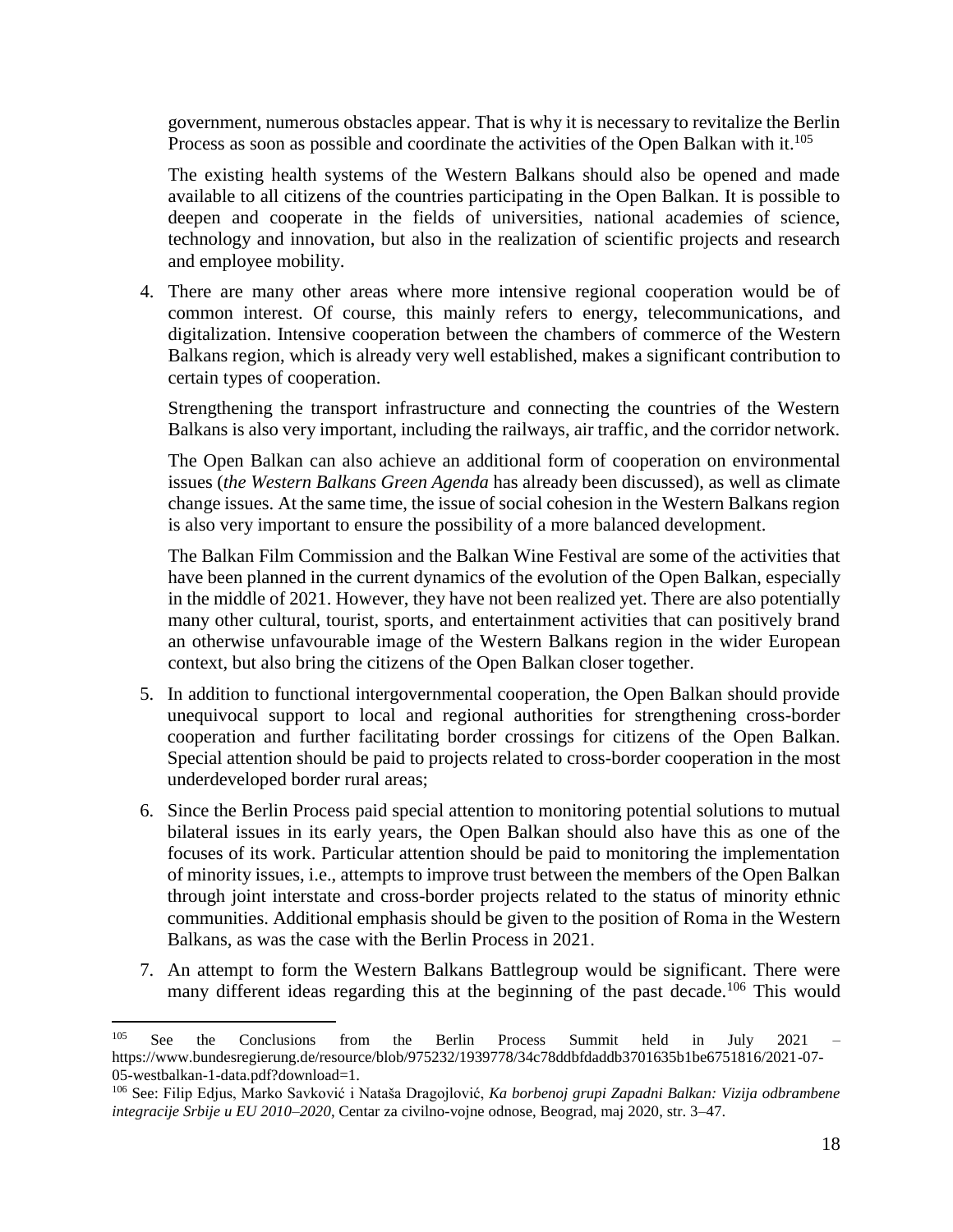improve mutual trust between the countries of the Open Balkan and connect them in sensitive areas of cooperation such as defence.

- 8. In order to bring the widest spheres of the public closer together and improve mutual relations, the cooperation of public RTV services is of special importance. It can be realized through the formation of a special association of public broadcasters of the Open Balkan, the exchange of program contents, and the realization of joint projects.
- 9. It is important for the harmonization of numerous activities and priorities of the Open Balkan to form a body like the Joint Working Group mentioned at the end of 2019, with the aim of easier communication with the institutions of the initiative member states, but also the Berlin Process and the Regional Cooperation Council. This small operational body would also contribute to the preparation of meetings of heads of state/government and representatives of line ministries within the Open Balkan.

It is very necessary to use the existing administrative capacities, primarily of the Regional Cooperation Council, in order to avoid initiating the creation of new bureaucratized structures of the Open Balkan, which existed in the two and a half decades of regional cooperation on the Balkan Peninsula.

The Open Balkan Joint Working Group can also intensify relations with similar forms of cooperation across Europe – the Visegrad Group, the Benelux, the Baltic Assembly, the Nordic Council, etc.<sup>107</sup> In addition, the Joint Working Group can more clearly coordinate the appearance of economic entities in third markets and also further attract foreign investment to the Western Balkans region.

\*\*\*

The perspective of the Open Balkan development is unequivocally in the shadow of the events on the European continent and, above all, the current crisis and the war in Ukraine. Thus, in fact, the stability of the Balkan Peninsula and the Western Balkans depends on the development of the situation in this country and the epilogue of the war that is being fought in it. The (re) activation of the Open Balkan and its full inclusion can be stimulated by the EU and the US before all other Western actors. That is why a comprehensible and, above all, final and unambiguous position of the EU on the relationship and coordination of activities of other formats of regional cooperation with the Open Balkan is very important. All prior ambiguities and doubts about the EU's position on the Open Balkans are unwanted and, in some ways, have the potential to paralyze it in the long run, both in terms of action and possible enlargement to Bosnia and Herzegovina, Montenegro, and Kosovo.

In this regard, the leaders of the Open Balkan initiative addressed the new Federal Government of Germany in a text released in the German press on December 20, 2021, in order to garner explicit support for this regional initiative.<sup>108</sup> So far, the German government has not provided a

<sup>&</sup>lt;sup>107</sup> Similar solution was also stated in "Non-paper on the new concept of joint performance of theWestern Balkan countries aimed at intensifying EU integration (Western Balkan Six – G6)", op. cit.

<sup>&</sup>lt;sup>108</sup> "Vučić, Rama i Zaev traže podršku za Otvoreni Balkan", *Deutsche Welle*, Berlin, 20. decembar 2022. Internet: https://www.dw.com/sr/vu%C4%8Di%C4%87-rama-i-zaev-tra%C5%BEe-podr%C5%A1ku-za-otvoreni-balkan/a-60196210.